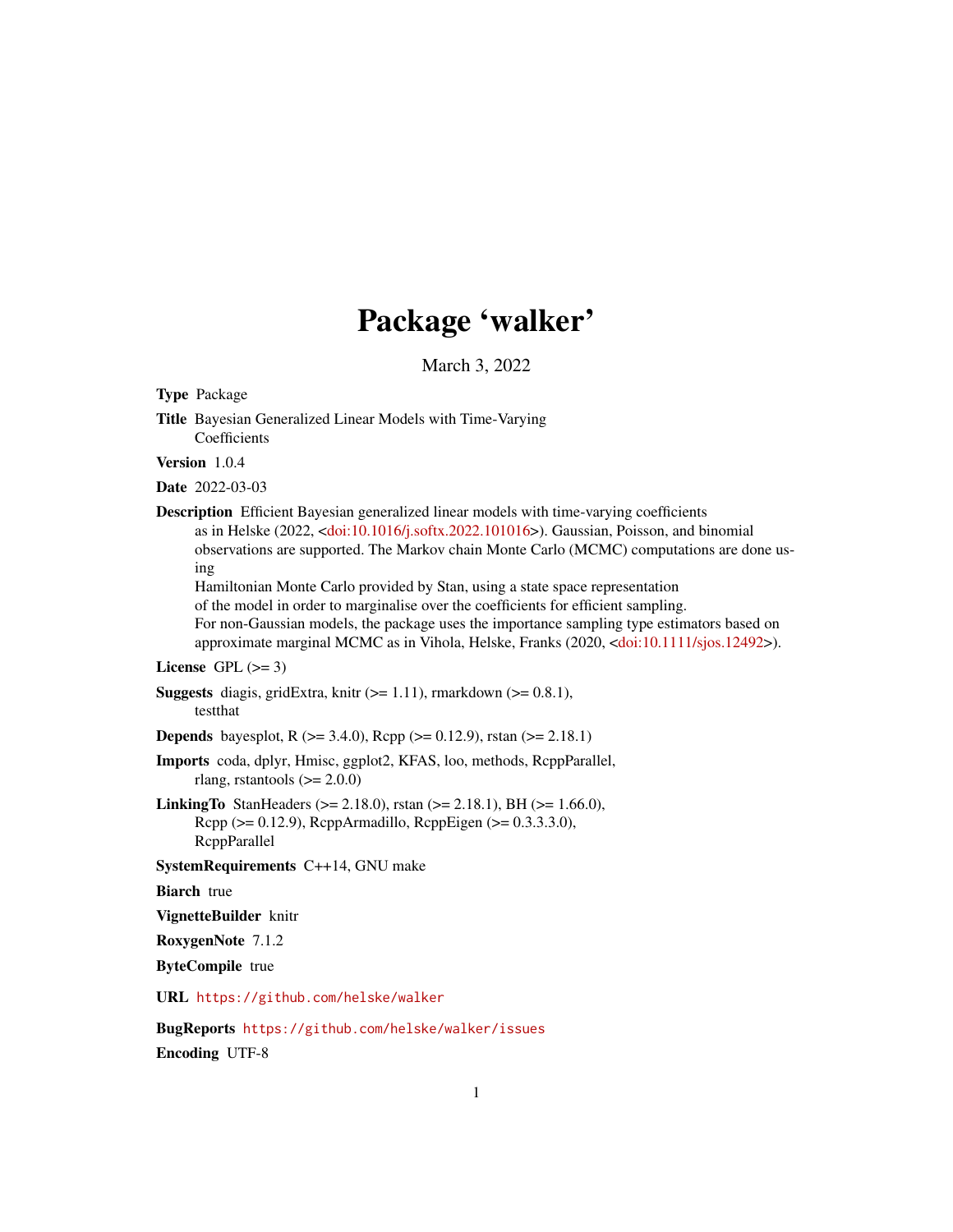<span id="page-1-0"></span>NeedsCompilation yes Author Jouni Helske [aut, cre] (<<https://orcid.org/0000-0001-7130-793X>>) Maintainer Jouni Helske <jouni.helske@iki.fi> Repository CRAN Date/Publication 2022-03-03 15:00:02 UTC

# R topics documented:

|       | 3              |
|-------|----------------|
|       | $\overline{4}$ |
|       | $\overline{4}$ |
|       | 5              |
|       | 6              |
|       | 6              |
|       | $\overline{7}$ |
|       |                |
|       |                |
|       |                |
|       |                |
|       |                |
|       |                |
|       |                |
|       |                |
|       |                |
| Index | 22             |

as.data.frame.walker\_fit

*Coerce Posterior Samples of walker Fit to a Data Frame*

# Description

Creates a data.frame object from the output of walker fit.

# Usage

```
## S3 method for class 'walker_fit'
as.data.frame(x, row.names = NULL, optional = FALSE, type, \dots)
```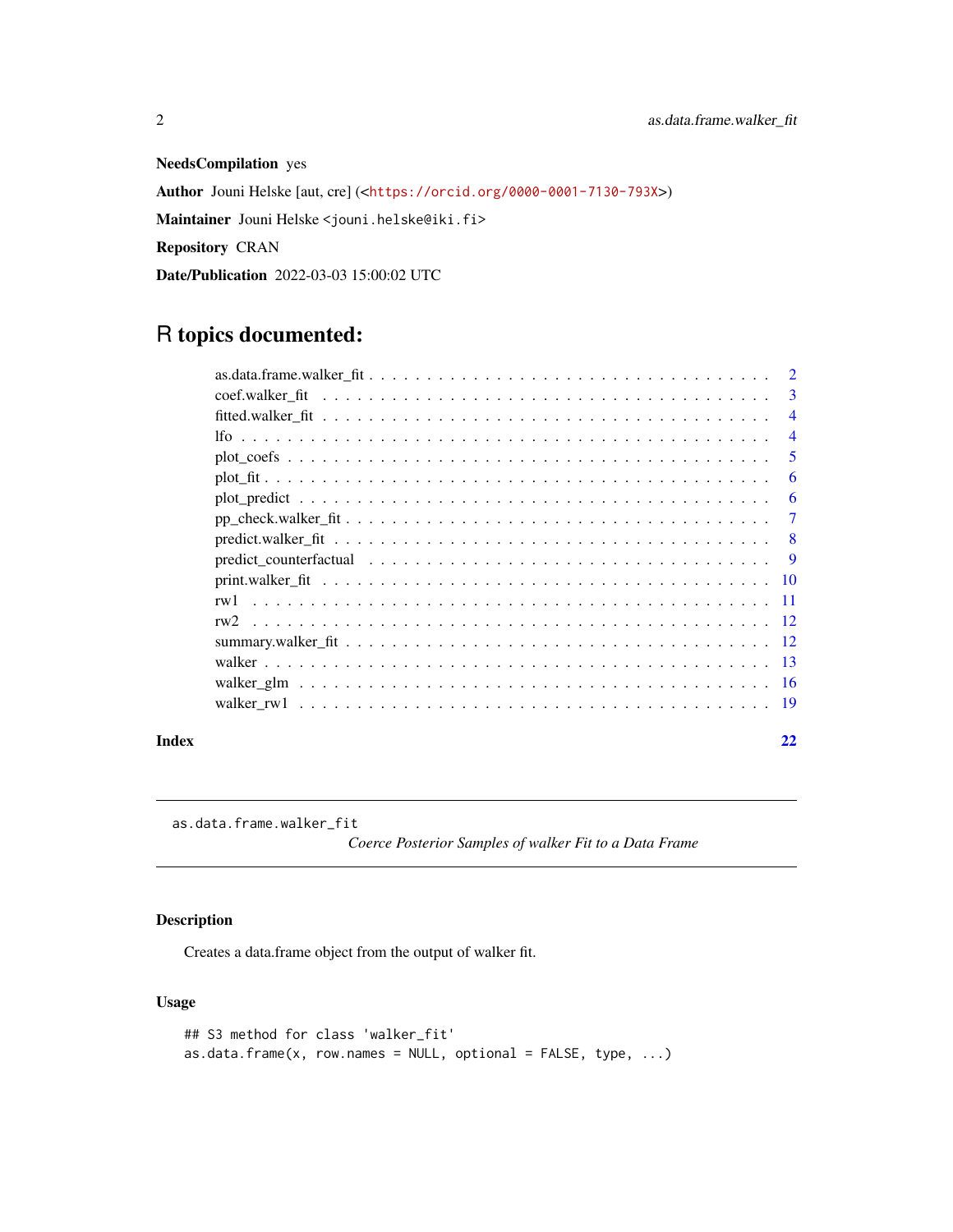# <span id="page-2-0"></span>coef.walker\_fit 3

# Arguments

| X         | An output from walker or walker_glm.                                          |
|-----------|-------------------------------------------------------------------------------|
| row.names | NULL (default) or a character vector giving the row names for the data frame. |
| optional  | Ignored (part of generic as data frame signature).                            |
| type      | Either tiv (time-invariant parameters) or ty (time-varying coefficients).     |
| .         | Ignored.                                                                      |

# Examples

```
## Not run:
as.data.frame(fit, "tiv") %>%
group_by(variable) %>%
summarise(mean = mean(value),
          lwr = quantile(value, 0.05),
          upr = quantile(value, 0.95))
## End(Not run)
```
coef.walker\_fit *Extract Coeffients of Walker Fit*

# Description

Returns the time-varying regression coefficients from output of walker or walker\_glm.

# Usage

```
## S3 method for class 'walker_fit'
coef(object, summary = TRUE, transform = identity, ...)
```
# Arguments

| object    | Output of walker or walker_glm.                                                   |
|-----------|-----------------------------------------------------------------------------------|
| summary   | If TRUE (default), return summary statistics. Otherwise returns samples.          |
| transform | Optional vectorized function for transforming the coefficients (for example exp). |
| $\cdots$  | Ignored.                                                                          |

# Value

Time series containing coefficient values.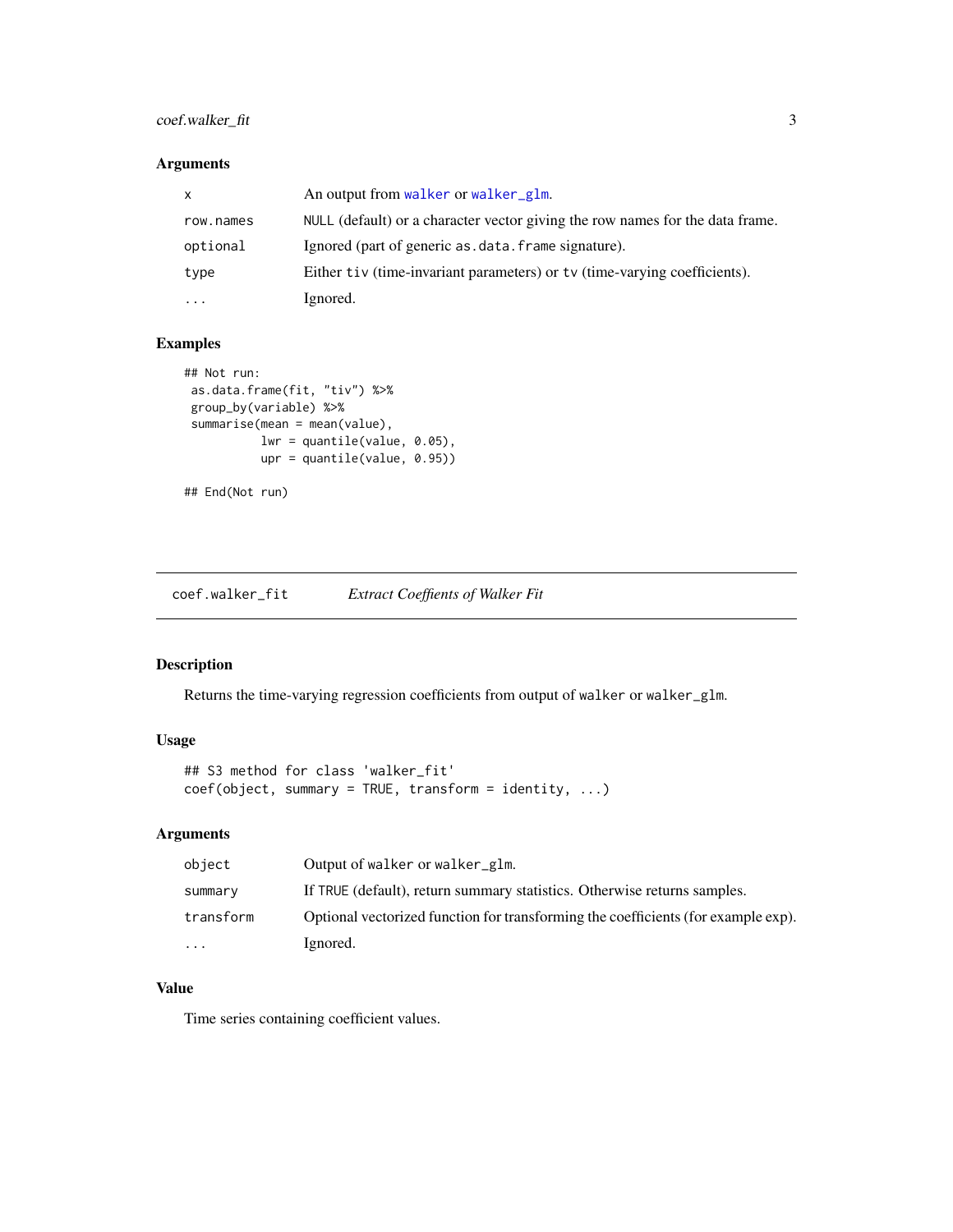#### <span id="page-3-0"></span>Description

Returns fitted values (posterior means) from output of walker or walker\_glm.

# Usage

```
## S3 method for class 'walker_fit'
fitted(object, summary = TRUE, ...)
```
#### Arguments

| object  | Output of walker or walker_glm.                                          |
|---------|--------------------------------------------------------------------------|
| summary | If TRUE (default), return summary statistics. Otherwise returns samples. |
| .       | Ignored.                                                                 |

#### Value

If summary=TRUE, matrix containing summary statistics of fitted values. Otherwise a matrix of samples.

lfo *Leave-Future-Out Cross-Validation*

#### Description

Estimates the leave-future-out (LFO) information criterion for walker and walker\_glm models.

# Usage

```
1fo(object, L, exact = FALSE, verbose = TRUE, k_thres = 0.7)
```

| Output of walker or walker_glm.                                                                                                                                                   |
|-----------------------------------------------------------------------------------------------------------------------------------------------------------------------------------|
| Positive integer defining how many observations should be used for the initial<br>fit.                                                                                            |
| If TRUE, computes exact 1-step predictions by re-estimating the model repeat-<br>edly. If FALSE (default), uses approximate method based on Bürkner, Gabry and<br>Vehtari (2020). |
| If TRUE (default), print the progress of the LFO computations to the console.                                                                                                     |
| Threshold for the pareto k estimate triggering refit. Default is 0.7.                                                                                                             |
|                                                                                                                                                                                   |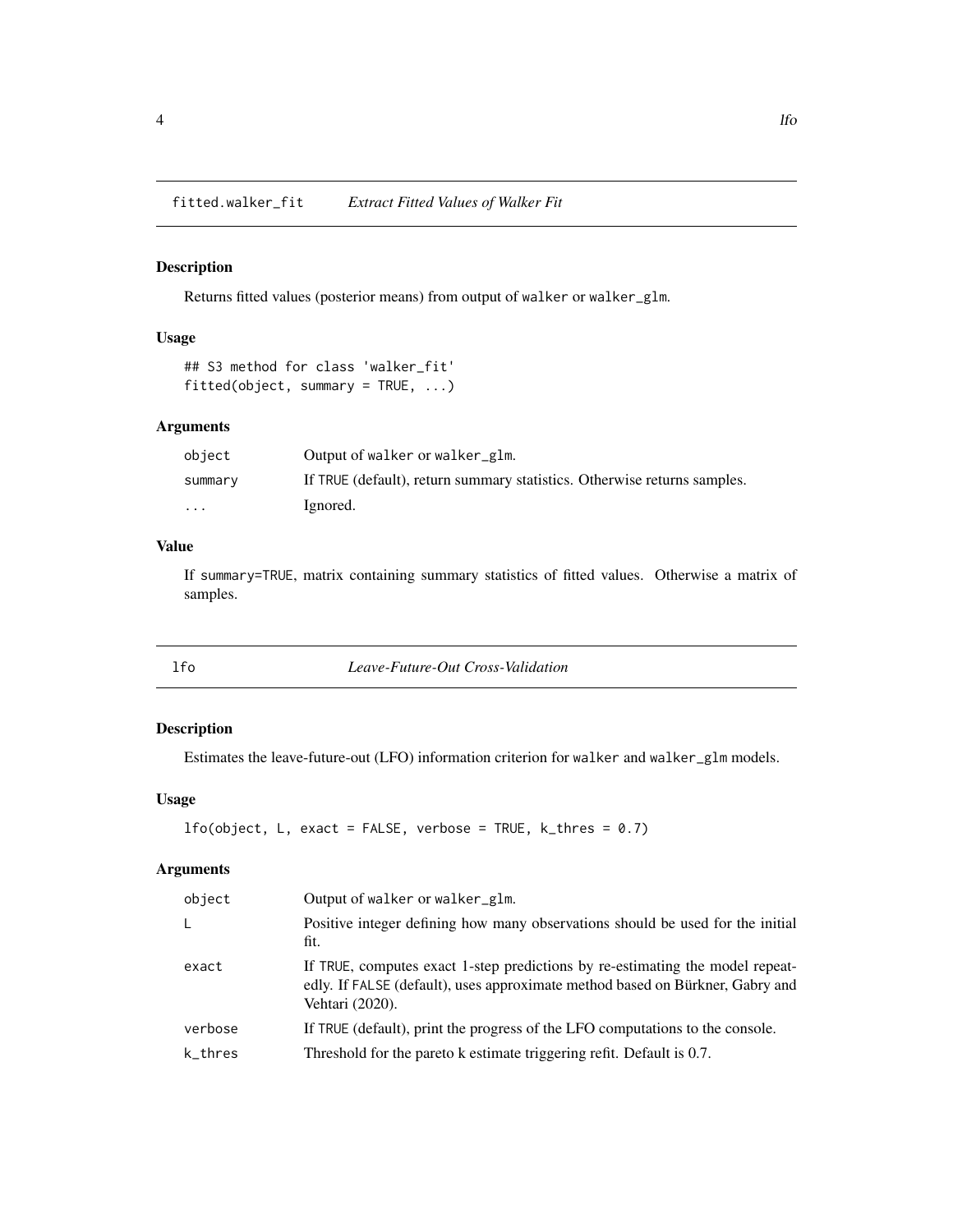# <span id="page-4-0"></span>plot\_coefs 5

#### Details

The LFO for non-Gaussian models is (currently) based on the corresponding Gaussian approximation and not the importance sampling corrected true posterior.

#### Value

List with components ELPD (Expected log predictive density), ELPDs (observation-specific ELPDs), ks (Pareto k values in case of approximation was used), and refits (time points where model was re-estimated)

#### References

Paul-Christian Bürkner, Jonah Gabry & Aki Vehtari (2020). Approximate leave-future-out crossvalidation for Bayesian time series models, Journal of Statistical Computation and Simulation, 90:14, 2499-2523, DOI: 10.1080/00949655.2020.1783262.

#### Examples

```
## Not run:
fit \le walker(Nile \sim -1 +
 rw1 (~1,beta = c(1000, 100),
   signa = c(2, 0.001)),signa_y_prior = c(2, 0.005),
 iter = 2000, chains = 1)
fit_lfo <- lfo(fit, L = 20, exact = FALSE)
fit_lfo$ELPD
## End(Not run)
```
plot\_coefs *Posterior predictive check for walker object*

#### Description

Plots sample quantiles from posterior predictive sample. See [ppc\\_ribbon](#page-0-0) for details.

#### Usage

```
plot_coefs(
  object,
  level = 0.05,
  alpha = 0.33,
  transform = identity,
  scales = "fixed",
  add_zero = TRUE
)
```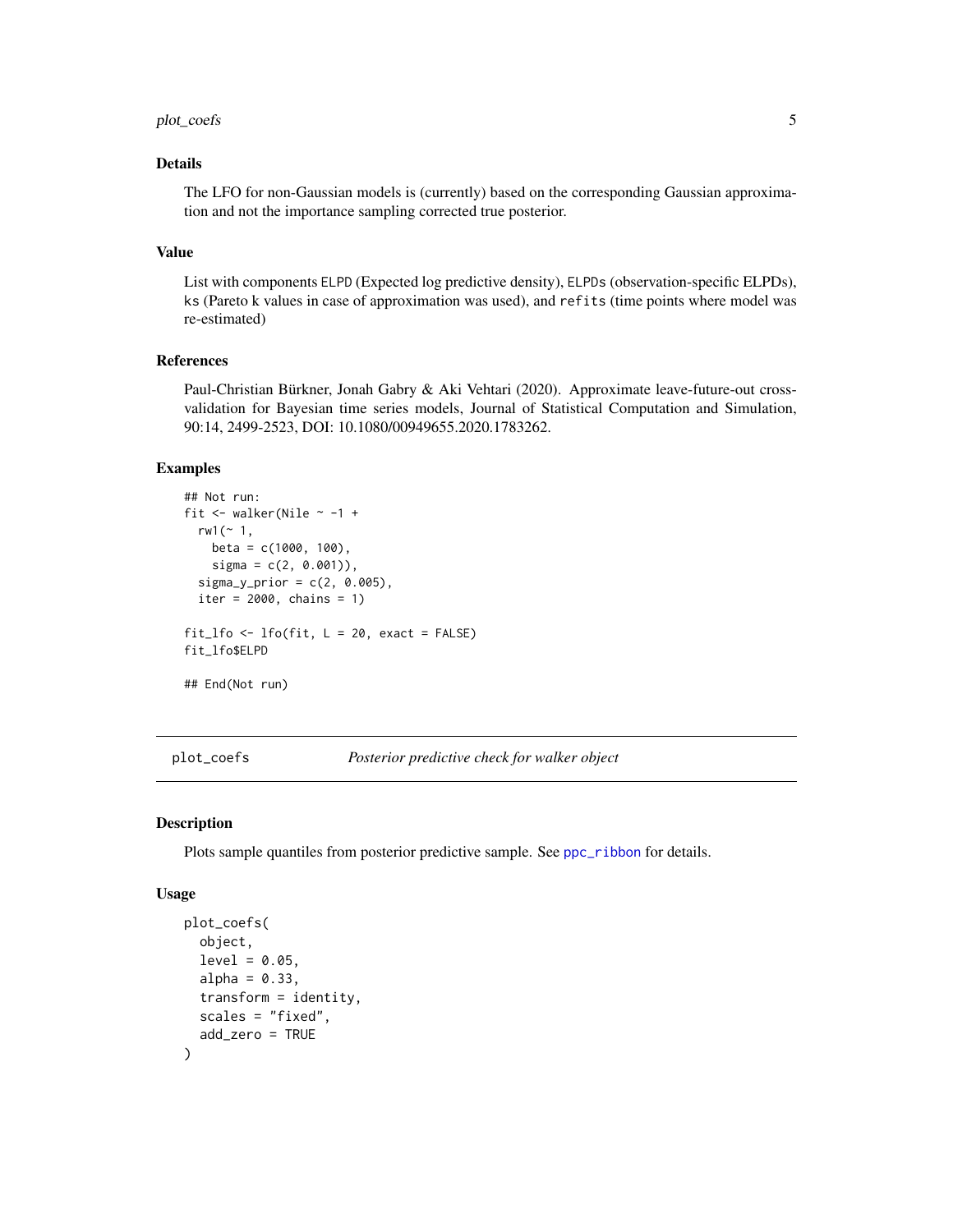# <span id="page-5-0"></span>Arguments

| object    | An output from walker.                                                            |
|-----------|-----------------------------------------------------------------------------------|
| level     | Level for intervals. Default is 0.05, leading to 90% intervals.                   |
| alpha     | Transparency level for geom_ribbon.                                               |
| transform | Optional vectorized function for transforming the coefficients (for example exp). |
| scales    | Should y-axis of the panels be "fixed" (default) or "free"?                       |
| add_zero  | Logical, should a dashed line indicating a zero be included?                      |
|           |                                                                                   |

plot\_fit *Plot the fitted values and sample quantiles for a walker object*

# Description

Plot the fitted values and sample quantiles for a walker object

#### Usage

plot\_fit(object, level =  $0.05$ , alpha =  $0.33$ , ...)

# Arguments

| Level for intervals. Default is 0.05, leading to 90% intervals. |
|-----------------------------------------------------------------|
|                                                                 |
|                                                                 |
|                                                                 |

<span id="page-5-1"></span>plot\_predict *Prediction intervals for walker object*

# Description

Plots sample quantiles and posterior means of the predictions of the predict.walker\_fit output.

# Usage

```
plot_predict(object, draw_obs = NULL, level = 0.05, alpha = 0.33)
```

| object   | An output from predict.walker_fit.                                                                                                                        |
|----------|-----------------------------------------------------------------------------------------------------------------------------------------------------------|
| draw_obs | Either "response", "mean", or "none", where "mean" is response variable di-<br>vided by number of trials or exposures in case of binomial/poisson models. |
| level    | Level for intervals. Default is 0.05, leading to 90% intervals.                                                                                           |
| alpha    | Transparency level for geom_ribbon.                                                                                                                       |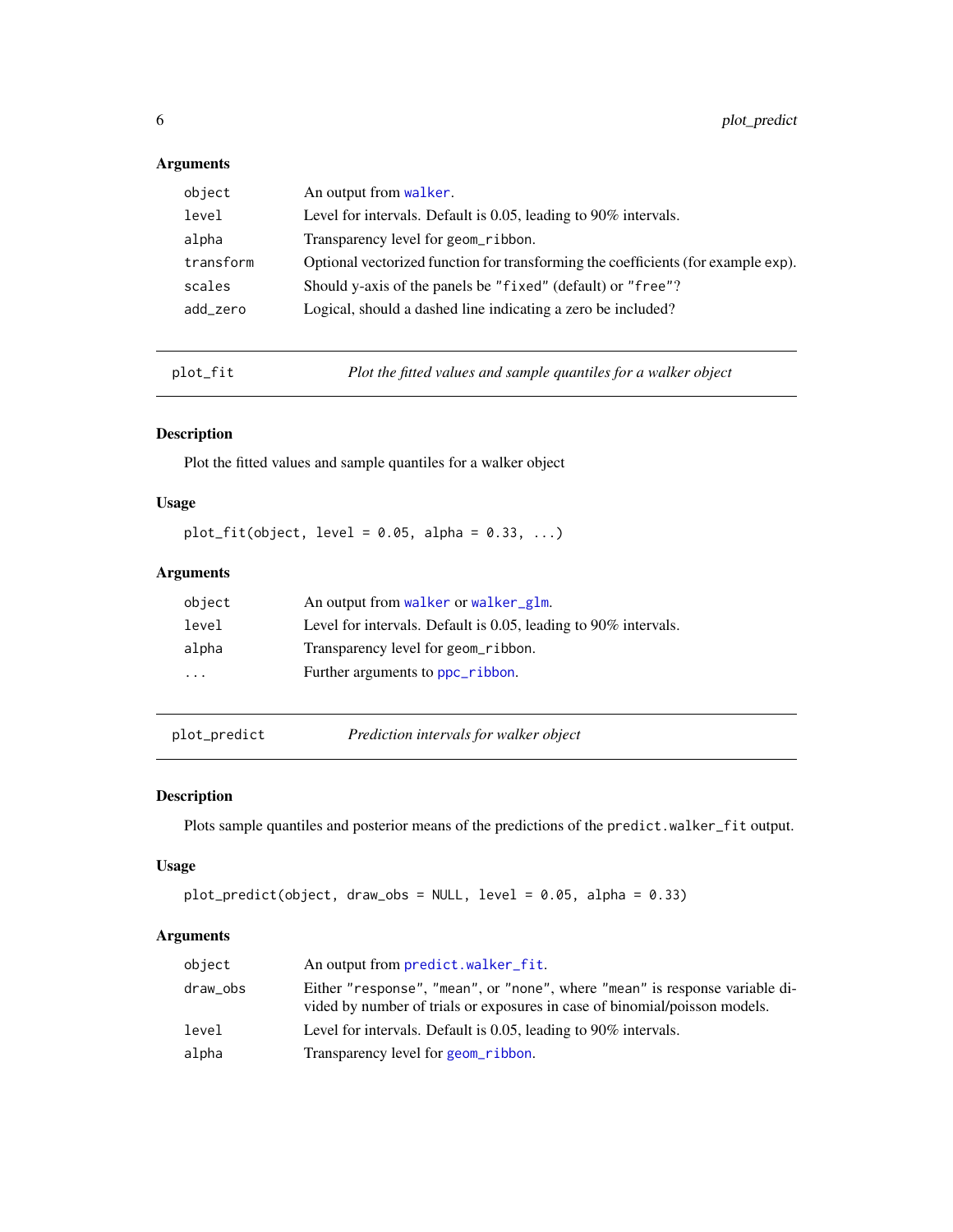# <span id="page-6-0"></span>pp\_check.walker\_fit 7

#### Examples

```
set.seed(1)
n < - 60slope \le -0.0001 + \text{cumsum}( \text{rnorm}(n, 0, \text{sd} = 0.01))beta \leq numeric(n)
beta[1] <- 1
for(i in 2:n) beta[i] <- beta[i-1] + slope[i-1]
ts.plot(beta)
x < - rnorm(n, 1, 0.5)alpha <-2ts.plot(beta * x)signal \leq alpha + beta * x
y \leftarrow \text{norm}(n, \text{signal}, 0.25)ts.plot(cbind(signal, y), col = 1:2)
data_old <- data.frame(y = y[1:(n-10)], x = x[1:(n-10)])
# note very small number of iterations for the CRAN checks!
rw2\_fit \leq - walker(y \sim 1 +rw2(~ -1 + x,
                         beta = c(0, 10),
                         nu = c(0, 10),
                   beta = c(0, 10),
                   iter = 300, chains = 1, data = data_old)
pred <- predict(rw2_fit, newdata = data.frame(x=x[(n-9):n]))
data_new <- data.frame(t = (n-9):n, y = y[(n-9):n])
plot_predict(pred) +
  geom_line(data=data_new, aes(t, y), linetype = "dashed",
  colour = "red", inherit.aes = FALSE)
```
pp\_check.walker\_fit *Posterior predictive check for walker object*

#### Description

Plots sample quantiles from posterior predictive sample.

#### Usage

## S3 method for class 'walker\_fit' pp\_check(object, ...)

| object   | An output from walker.            |
|----------|-----------------------------------|
| $\cdots$ | Further parameters to ppc_ribbon. |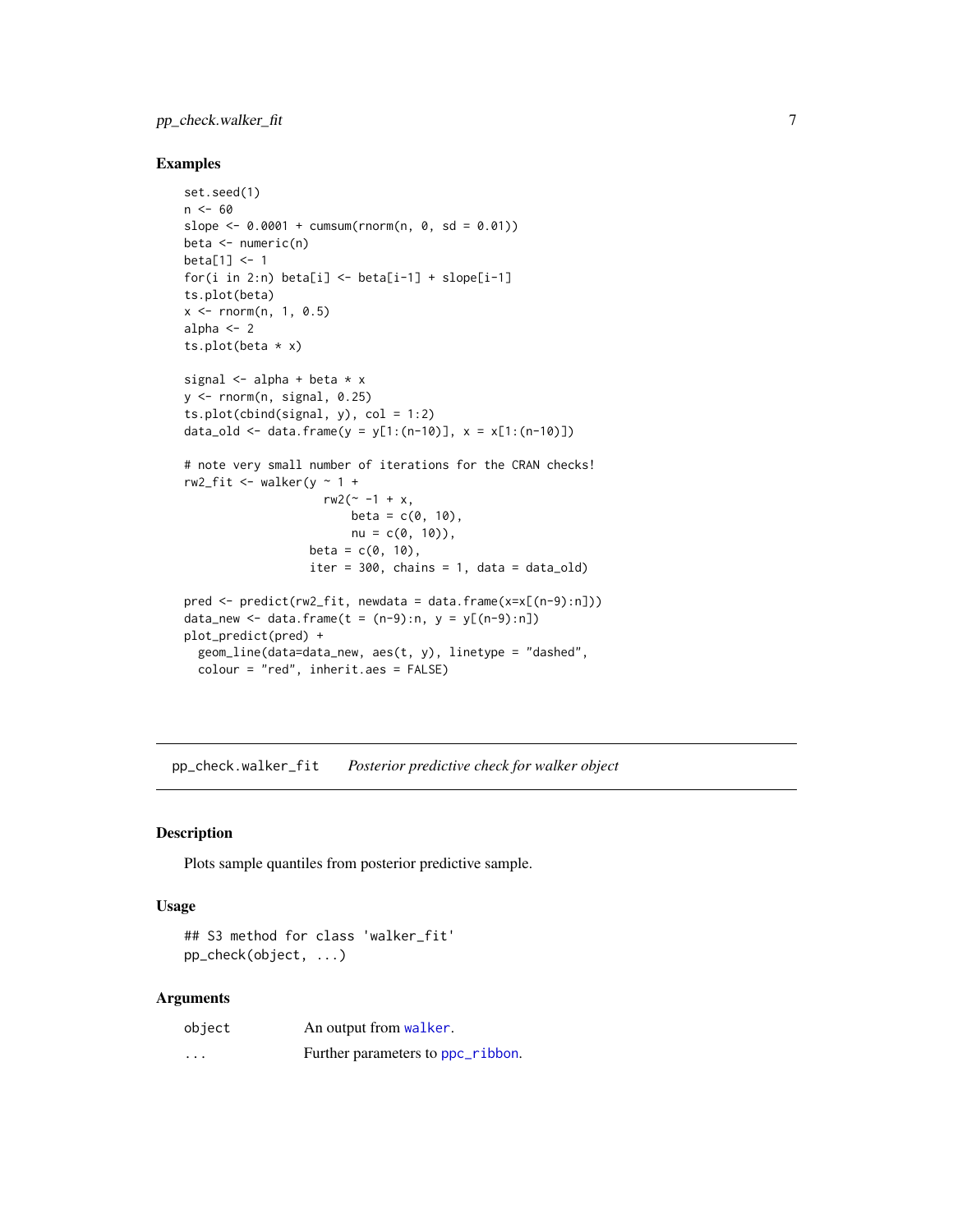#### <span id="page-7-0"></span>Details

For other types of posterior predictive checks for example with bayesplot, you can extract the variable yrep from the output, see examples.#'

#### Examples

```
## Not run:
# Extracting the yrep variable for general use:
# extract yrep
y_rep <- extract(object$stanfit, pars = "y_rep", permuted = TRUE)$y_rep
# For non-gaussian model:
weights <- extract(object$stanfit, pars = "weights", permuted = TRUE)$weights
y_rep <- y_rep[sample(1:nrow(y_rep),
  size = nrow(y_{rep}), replace = TRUE, prob = weights), , drop = FALSE]
## End(Not run)
```
<span id="page-7-1"></span>predict.walker\_fit *Predictions for walker object*

# Description

Given the new covariate data and output from walker, obtain samples from posterior predictive distribution for future time points.

# Usage

```
## S3 method for class 'walker_fit'
predict(
 object,
  newdata,
 u,
  type = ifelse(object$distribution == "gaussian", "response", "mean"),
  ...
)
```

| object  | An output from walker or walker glm.                                                                                                                                               |
|---------|------------------------------------------------------------------------------------------------------------------------------------------------------------------------------------|
| newdata | A data, frame containing covariates used for prediction.                                                                                                                           |
| u       | For Poisson model, a vector of future exposures i.e. $E(y) = u^*exp(x^*beta)$ . For<br>binomial, a vector containing the number of trials for future time points. De-<br>faults 1. |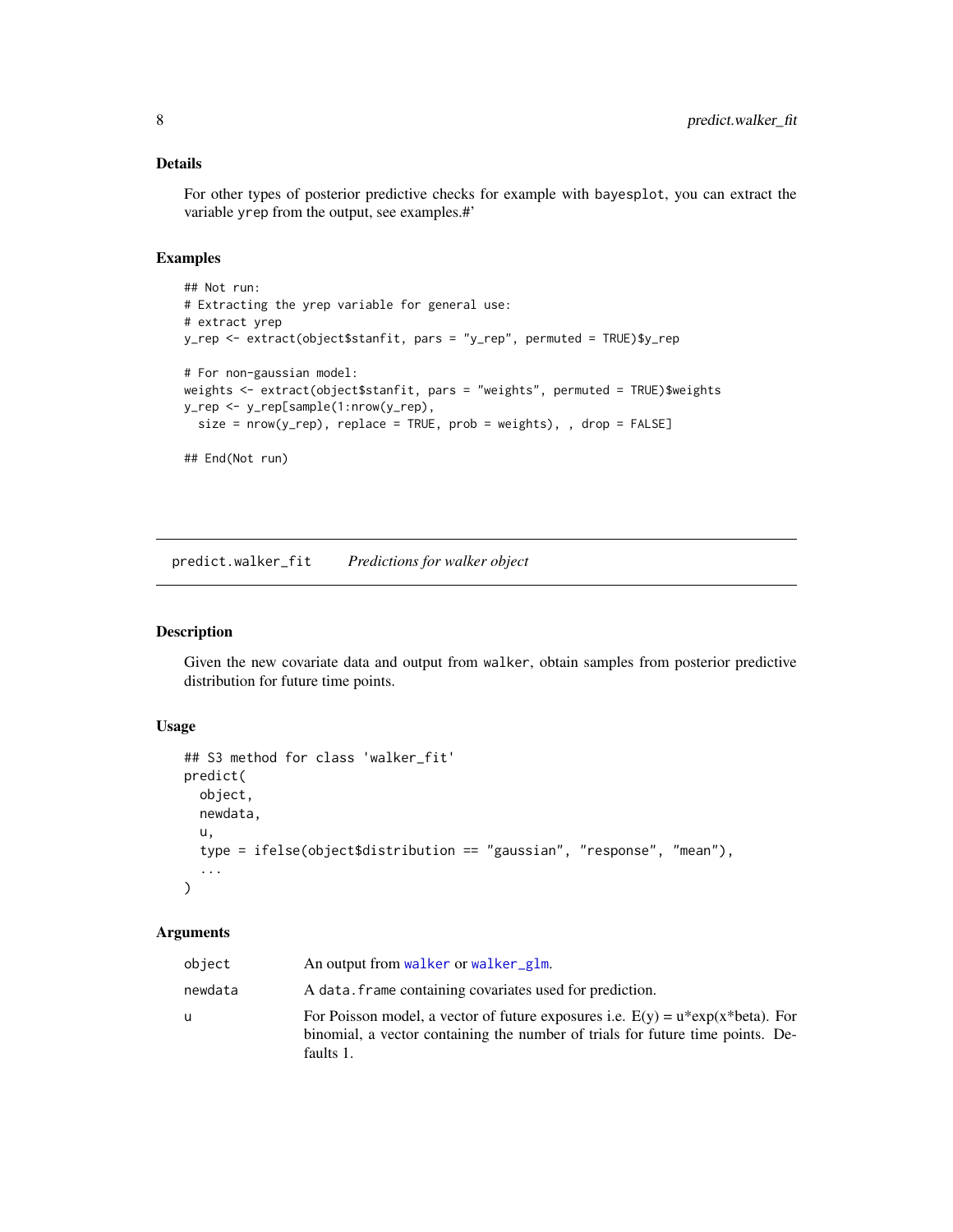<span id="page-8-0"></span>

| type | If "response" (default for Gaussian model), predictions are on the response     |
|------|---------------------------------------------------------------------------------|
|      | level (e.g., number of successes for Binomial case, and for Gaussian case the   |
|      | observational level noise is added to the mean predictions). If "mean" (default |
|      | for non-Gaussian case), predict means (e.g., success probabilities in Binomial  |
|      | case). If "link", predictions for non-Gaussian models are returned before ap-   |
|      | plying the inverse of the link-function.                                        |
|      | Ignored.                                                                        |

#### Value

A list containing samples from posterior predictive distribution.

#### See Also

[plot\\_predict](#page-5-1) for example.

predict\_counterfactual

*Predictions for walker object*

# Description

Given the new covariate data and output from walker, obtain samples from posterior predictive distribution for counterfactual case, i.e. for past time points with different covariate values.

#### Usage

```
predict_counterfactual(
  object,
 newdata,
 u,
  summary = TRUE,
  type = ifelse(object$distribution == "gaussian", "response", "mean")
\lambda
```

| object  | An output from walker or walker_glm.                                                                                                              |
|---------|---------------------------------------------------------------------------------------------------------------------------------------------------|
| newdata | A data frame containing covariates used for prediction. Should have equal<br>number of rows as the original data                                  |
| u       | For Poisson model, a vector of exposures i.e. $E(y) = u^*exp(x^*beta)$ . For bino-<br>mial, a vector containing the number of trials. Defaults 1. |
| summary | If TRUE (default), return summary statistics. Otherwise returns samples.                                                                          |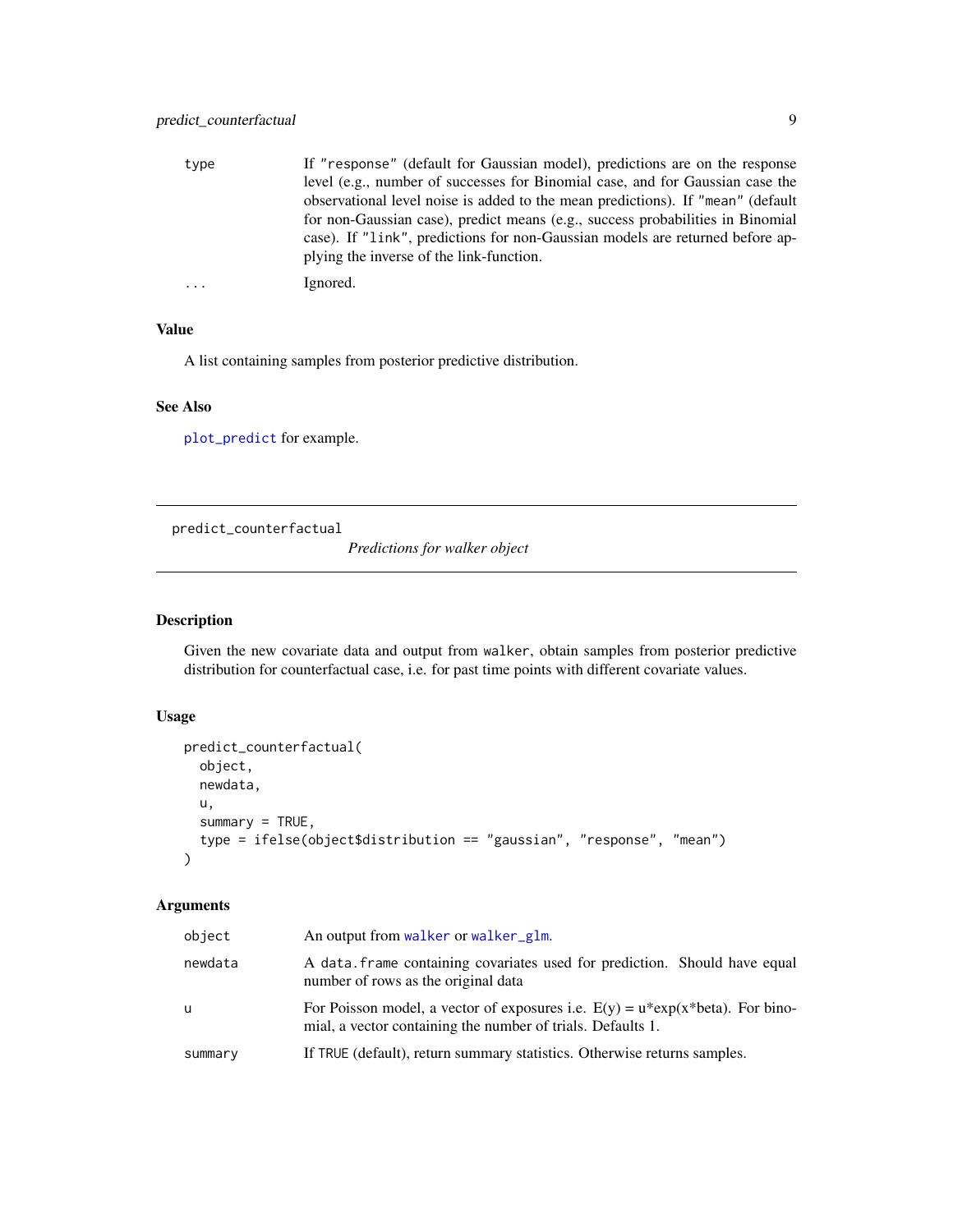<span id="page-9-0"></span>type If "response" (default for Gaussian model), predictions are on the response level (e.g., number of successes for Binomial case, and for Gaussian case the observational level noise is added to the mean predictions). If "mean" (default for non-Gaussian case), predict means (e.g., success probabilities in Binomial case). If "link", predictions for non-Gaussian models are returned before applying the inverse of the link-function.

#### Value

If summary=TRUE, time series containing summary statistics of predicted values. Otherwise a matrix of samples from predictive distribution.

#### Examples

```
## Not run:
set.seed(1)
n < -50x1 \leq -rnorm(n, 0, 1)x2 <- rnorm(n, 1, 0.5)
x3 \le- rnorm(n)beta1 <- cumsum(c(1, rnorm(n - 1, sd = (0.1)))
beta2 <- cumsum(c(\emptyset, \text{rnorm}(n - 1, \text{sd} = 0.1)))beta3 <-1u \le - sample(1:10, size = n, replace = TRUE)
y \le rbinom(n, u, plogis(beta3 * x3 + beta1 * x1 + beta2 * x2))
d \leq data.frame(y, x1, x2, x3)
out \le walker_glm(y \sim x3 + rw1(\sim -1 + x1 + x2, beta = c(0, 2),
  sigma = c(2, 10), distribution = "binomial", beta = c(0, 2),
  u = u, data = d,
  iter = 2000, chains = 1, refresh = 0)
# what if our covariates were constant?
newdata <- data.frame(x1 = rep(0.4, n), x2 = 1, x3 = -0.1)
fitted <- fitted(out)
pred <- predict_counterfactual(out, newdata, type = "mean")
ts.plot(cbind(fitted[, c(1, 3, 5)], pred[, c(1, 3, 5)]),
  col = rep(1:2, each = 3), lty = c(1, 2, 2))## End(Not run)
```
print.walker\_fit *Print Summary of walker\_fit Object*

#### Description

Prints the summary information of time-invariant model parameters. In case of non-Gaussian models, results based on approximate model are returned with a warning.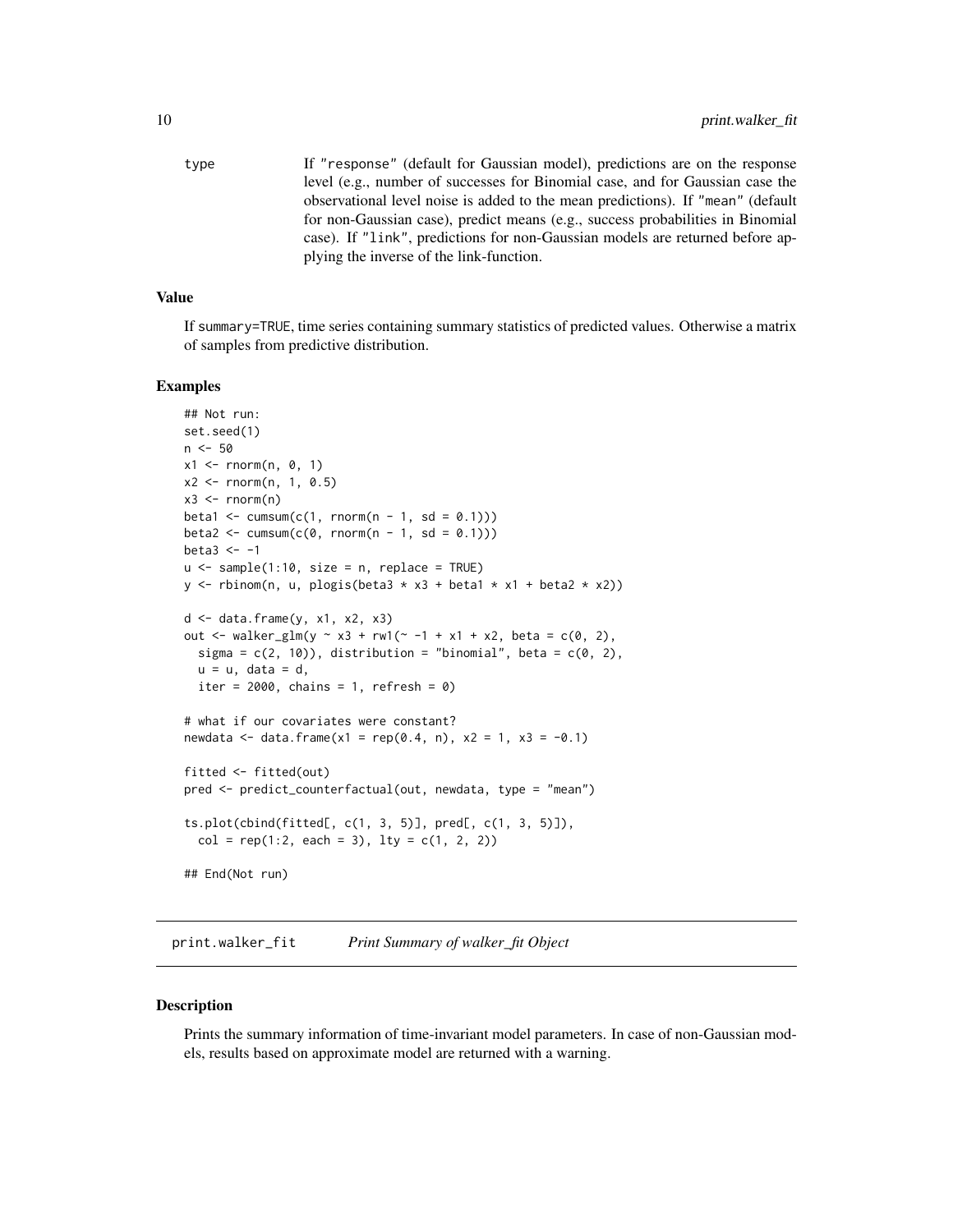#### <span id="page-10-0"></span> $rwl$  11

# Usage

## S3 method for class 'walker\_fit'  $print(x, \ldots)$ 

# Arguments

| x        | An output from walker or walker glm.    |
|----------|-----------------------------------------|
| $\cdots$ | Additional arguments to print. stanfit. |

rw1 *Construct a first-order random walk component*

# Description

Auxiliary function used inside of the formula of walker.

# Usage

```
rw1(formula, data, beta, sigma = c(2, 1e-04), gamma = NULL)
```

| formula | Formula for RW1 part of the model. Only right-hand-side is used.                                                                                                                                                          |
|---------|---------------------------------------------------------------------------------------------------------------------------------------------------------------------------------------------------------------------------|
| data    | Optional data.frame.                                                                                                                                                                                                      |
| beta    | A length vector of length two which defines the prior mean and standard devia-<br>tion of the Gaussian prior for coefficients at time 1.                                                                                  |
| sigma   | A vector of length two, defining the Gamma prior for the coefficient level stan-<br>dard deviation. First element corresponds to the shape parameter and second to<br>the rate parameter. Default is $Gamma(2, 0.0001)$ . |
| gamma   | An optional vector defining a damping of the random walk noises. More specif-<br>ically, the variance of the conditional distribution of state_t+1 given state is of<br>form gamma $t *$ sigma.                           |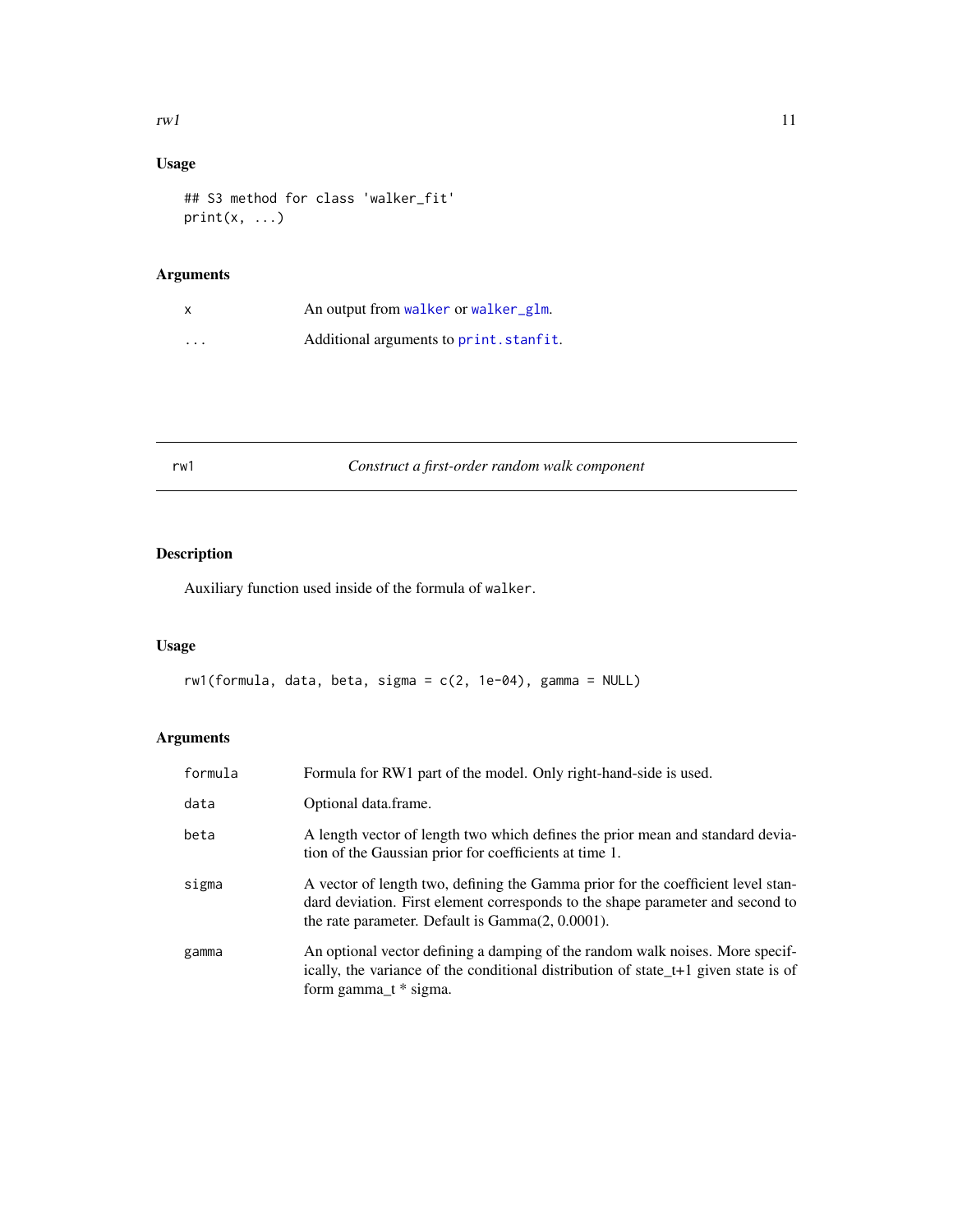#### <span id="page-11-0"></span>Description

Auxiliary function used inside of the formula of walker.

# Usage

 $rw2$ (formula, data, beta, sigma =  $c(2, 1e-04)$ , nu, gamma = NULL)

# Arguments

| formula | Formula for RW2 part of the model. Only right-hand-side is used.                                                                                                                                                   |
|---------|--------------------------------------------------------------------------------------------------------------------------------------------------------------------------------------------------------------------|
| data    | Optional data.frame.                                                                                                                                                                                               |
| beta    | A vector of length two which defines the prior mean and standard deviation of<br>the Gaussian prior for coefficients at time 1.                                                                                    |
| sigma   | A vector of length two, defining the Gamma prior for the slope level standard<br>deviation. First element corresponds to the shape parameter and second to the<br>rate parameter. Default is Gamma $(2, 0.0001)$ . |
| nu      | A vector of length two which defines the prior mean and standard deviation of<br>the Gaussian prior for the slopes nu at time 1.                                                                                   |
| gamma   | An optional vector defining a damping of the slope level noises. More specif-<br>ically, the variance of the conditional distribution of state t+1 given state is of<br>form gamma $t *$ sigma.                    |

summary.walker\_fit *Summary of walker\_fit Object*

# Description

Return summary information of time-invariant model parameters.

# Usage

```
## S3 method for class 'walker_fit'
summary(object, type = "tiv", ...)
```

| object                  | An output from walker or walker glm.                                                        |
|-------------------------|---------------------------------------------------------------------------------------------|
| type                    | Either tiv (time-invariant parameters, the default) or ty (time-varying coeffi-<br>cients). |
| $\cdot$ $\cdot$ $\cdot$ | Ignored.                                                                                    |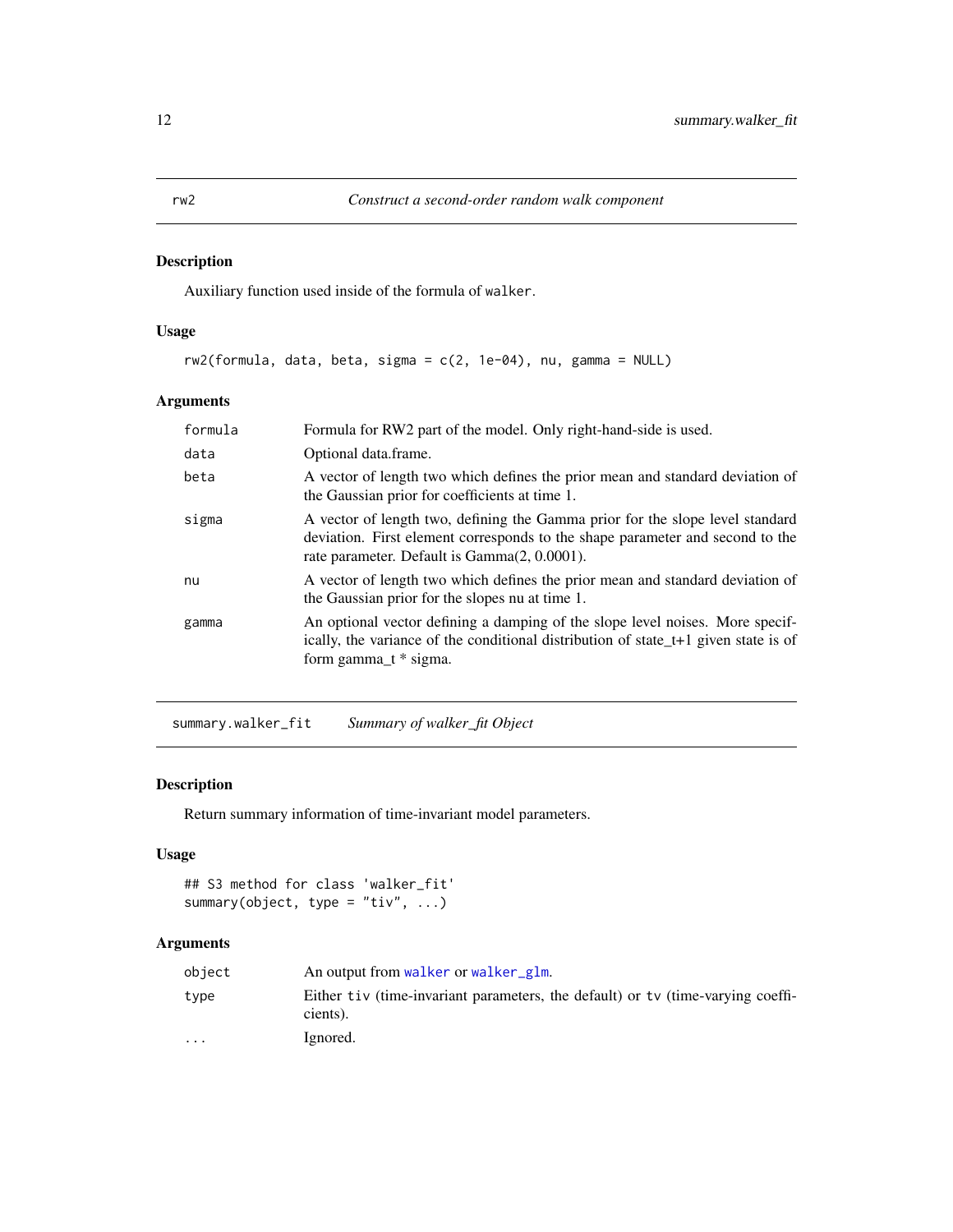#### Description

Function walker performs Bayesian inference of a linear regression model with time-varying, random walk regression coefficients, i.e. ordinary regression model where instead of constant coefficients the coefficients follow first or second order random walks. All Markov chain Monte Carlo computations are done using Hamiltonian Monte Carlo provided by Stan, using a state space representation of the model in order to marginalise over the coefficients for efficient sampling.

#### Usage

```
walker(
  formula,
  data,
  signa_y_prior = c(2, 0.01),beta,
  init,
  chains,
  return_x_reg = FALSE,
  gamma_y = NULL,return_data = TRUE,
  ...
)
```

| formula       | An object of class {formula} with additional terms $rw1$ and/or $rw2$ e.g. $y \sim x1$<br>+ $rw1$ ( $\sim$ -1 + x2). See details.                                                                                                                |
|---------------|--------------------------------------------------------------------------------------------------------------------------------------------------------------------------------------------------------------------------------------------------|
| data          | An optional data frame or object coercible to such, as in {lm}.                                                                                                                                                                                  |
| sigma_y_prior | A vector of length two, defining the a Gamma prior for the observation level<br>standard deviation with first element corresponding to the shape parameter and<br>second to rate parameter. Default is Gamma(2, 0.0001). Not used in walker_glm. |
| beta          | A length vector of length two which defines the prior mean and standard devia-<br>tion of the Gaussian prior for time-invariant coefficients                                                                                                     |
| init          | Initial value specification, see sampling. Note that compared to default in<br>rstan, here the default is a to sample from the priors.                                                                                                           |
| chains        | Number of Markov chains. Default is 4.                                                                                                                                                                                                           |
| return_x_reg  | If TRUE, does not perform sampling, but instead returns the matrix of predictors<br>after processing the formula.                                                                                                                                |
| gamma_y       | An optional vector defining a damping of the observational level noise. More<br>specifically, $\sigma_t = gamma_t * \sigma_y$ .                                                                                                                  |
| return_data   | if TRUE, returns data input to sampling. This is needed for 1 fo.                                                                                                                                                                                |
| $\cdots$      | Further arguments to sampling.                                                                                                                                                                                                                   |

<span id="page-12-1"></span><span id="page-12-0"></span>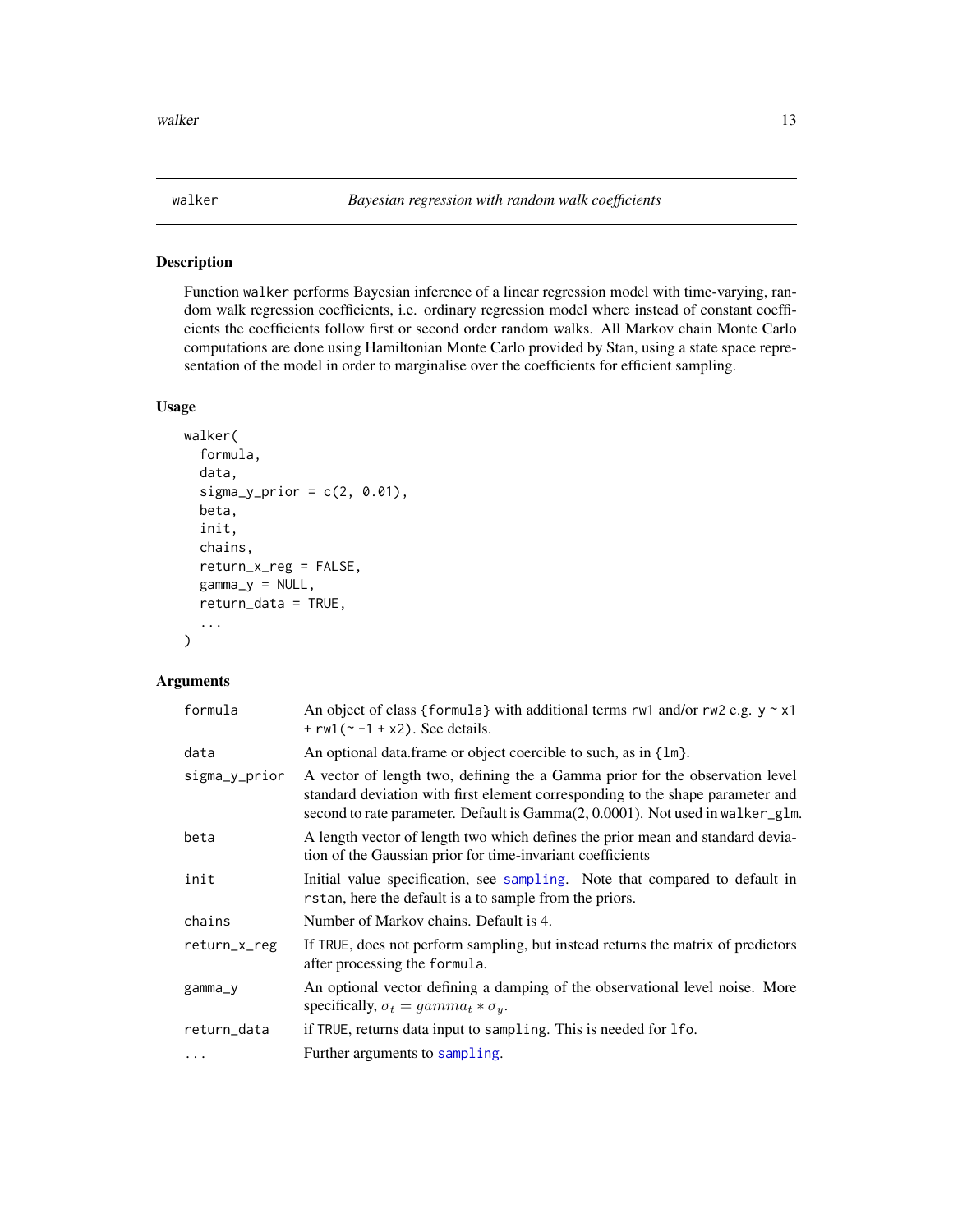#### <span id="page-13-0"></span>Details

The rw1 and rw2 functions used in the formula define new formulas for the first and second order random walks. In addition, these functions need to be supplied with priors for initial coefficients and the standard deviations. For second order random walk model, these sigma priors correspond to the standard deviation of slope disturbances. For rw2, also a prior for the initial slope nu needs to be defined. See examples.

# Value

A list containing the stanfit object, observations y, and covariates xreg and xreg\_new.

#### Note

Beware of overfitting and identifiability issues. In particular, be careful in not defining multiple intercept terms (only one should be present). By default rw1 and rw2 calls add their own timevarying intercepts, so you should use 0 or -1 to remove some of them (or the time-invariant intercept in the fixed-part of the formula).

#### See Also

[walker\\_glm](#page-15-1) for non-Gaussian models.

#### Examples

```
## Not run:
set.seed(1)
x < - rnorm(10)
y \leftarrow x + \text{rnorm}(10)# different intercept definitions:
# both fixed intercept and time-varying level,
# can be unidentifiable without strong priors:
fit1 <- walker(y ~ rw1(~ x, beta = c(\emptyset, 1)),
  beta = c(0, 1), chains = 1, iter = 1000)
# only time-varying level, using 0 or -1 removes intercept:
fit2 <- walker(y \sim \theta + rw1(\sim x, beta = c(0, 1)), chains = 1, iter = 1000)
# time-varying level, no covariates:
fit3 <- walker(y \sim 0 + rw1(\sim 1, beta = c(0, 1)), chains = 1, iter = 1000)
# fixed intercept no time-varying level:
fit4 <- walker(y ~ rw1(~ 0 + x, beta = c(0, 1)),
  beta = c(0, 1), chains = 1, iter = 1000)
# only time-varying effect of x:
fit5 <- walker(y \sim 0 + rw1(\sim 0 + x, beta = c(0, 1)), chains = 1, iter = 1000)
## End(Not run)
```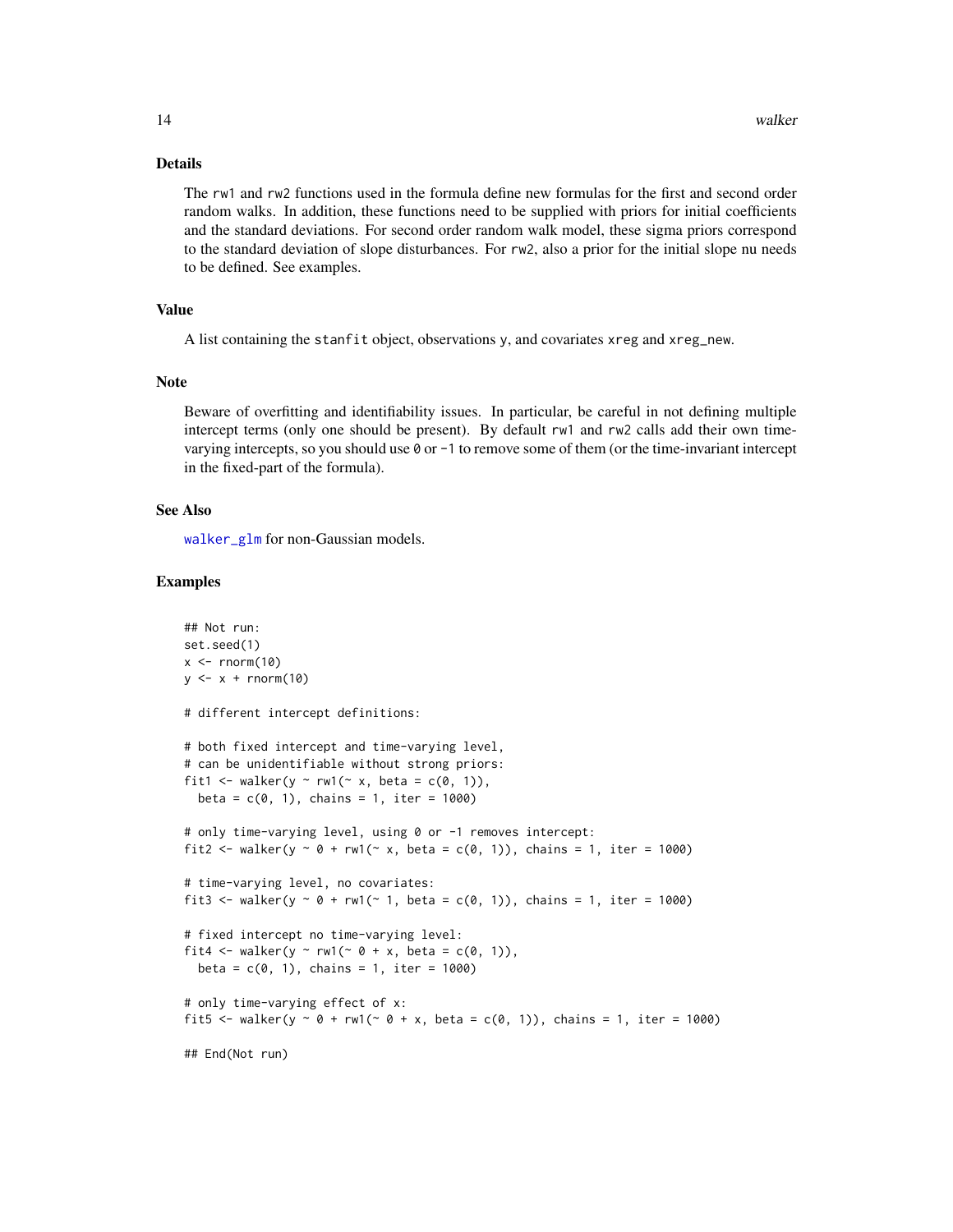walker the contract of the contract of the contract of the contract of the contract of the contract of the contract of the contract of the contract of the contract of the contract of the contract of the contract of the con

```
## Not run:
rw1_fit <- walker(Nile \sim -1 +
 rw1 ( ~ 1,beta = c(1000, 100),
    signa = c(2, 0.001)),signa_y_prior = c(2, 0.005),
  iter = 2000, chains = 1)rw2_fit <- walker(Nile ~ -1 +
  rw2 (~1,~beta = c(1000, 100),
    signa = c(2, 0.001),
    nu = c(0, 100),
  signa_y_prior = c(2, 0.005),
  iter = 2000, chains = 1)
g_y \leftarrow geom_point(data = data.frame(y = Nile, x = time(Nile)),
  aes(x, y, alpha = 0.5), inherit.aes = FALSE)
g_r w1 \leftarrow plot\_coeffs(rw1_fit) + g_yg_rw2 \leftarrow plot\_coeffs(rw2_fit) + g_yif(require("gridExtra")) {
  grid.arrange(g_rw1, g_rw2, ncol=2, top = "RW1 (left) versus RW2 (right)")
} else {
 g_rw1
 g_rw2
}
y <- window(log10(UKgas), end = time(UKgas)[100])
n < -100cos_t < -cos(2 * pi * 1:n / 4)sin_t < - sin(2 * pi * 1:n / 4)dat <- data.frame(y, cos_t, sin_t)
fit \le walker(y \sim -1 +
  rw1(\sim cos_t + sin_t, beta = c(0, 10), sigma = c(2, 1)),
  sigma_y_prior = c(2, 10), data = dat, chains = 1, iter = 2000)
print(fit$stanfit, pars = c("sigma_y", "sigma_rw1"))
plot_coefs(fit)
# posterior predictive check:
pp_check(fit)
newdata <- data.frame(
 cos_t = cos(2 * pi * 101:108 / 4),sin_t = sin(2 * pi * 101:108 / 4)pred <- predict(fit, newdata)
plot_predict(pred)
# example on scalability
set.seed(1)
n < -2^12beta1 <- cumsum(c(0.5, \text{norm}(n - 1, 0, \text{sd} = 0.05)))
```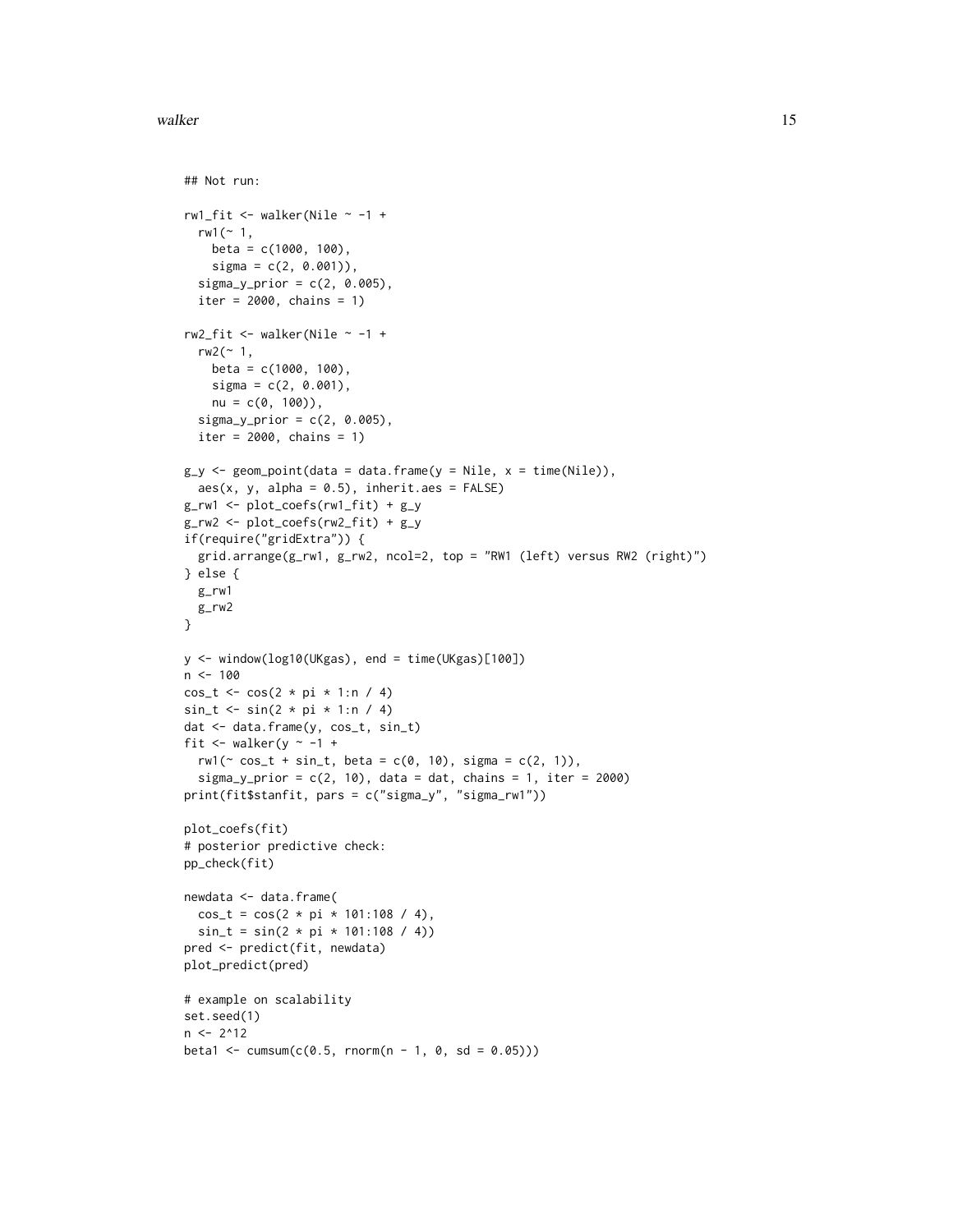```
beta2 \le -\text{cumsum}(c(-1, \text{norm}(n - 1, 0, \text{sd} = 0.15)))x1 \leq -rnorm(n, mean = 2)x2 \leq -\cos(1:n)rw < -cumsum(rnorm(n, 0, 0.5))signal \leq -rw + beta1 \times x1 + beta2 \times x2y <- rnorm(n, signal, 0.5)
d \leftarrow data-frame(y, x1, x2)n \leq 2^(6:12)times <- numeric(length(n))
for(i in seq_along(n)) {
  times[i] <- sum(get_elapsed_time(
    walker(y \sim 0 + rw1(\sim x1 + x2,
      beta = c(0, 10),
      data = d[1:n[i],],chains = 1, seed = 1, refresh = \emptyset)$stanfit))
}
plot(log2(n), log2(times))
## End(Not run)
```
<span id="page-15-1"></span>walker\_glm *Bayesian generalized linear model with time-varying coefficients*

#### Description

Function walker\_glm is a generalization of walker for non-Gaussian models. Compared to walker, the returned samples are based on Gaussian approximation, which can then be used for exactapproximate analysis by weighting the sample properly. These weights are also returned as a part of the stanfit (they are generated in the generated quantities block of Stan model). Note that plotting functions pp\_check, plot\_coefs, and plot\_predict resample the posterior based on weights before plotting, leading to "exact" analysis.

#### Usage

```
walker_glm(
  formula,
  data,
 beta,
  init,
  chains,
  return_x_reg = FALSE,
  distribution,
  initial_mode = "kfas",
 u,
 mc\_sim = 50.
 return_data = TRUE,
  ...
)
```
<span id="page-15-0"></span>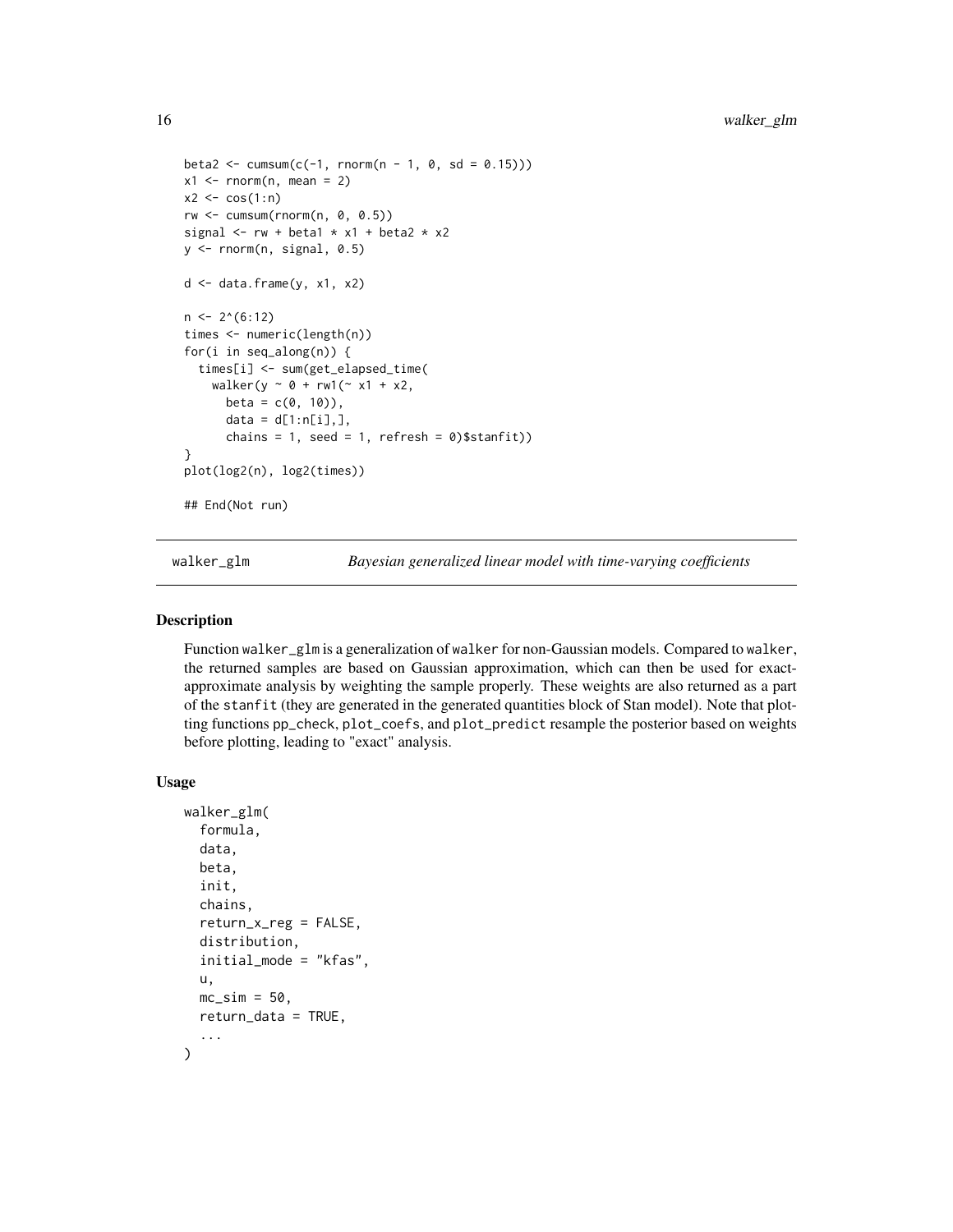# <span id="page-16-0"></span>walker\_glm 17

#### Arguments

| formula      | An object of class {formula} with additional terms rw1 and/or rw2 e.g. $y \sim x1$<br>+ $rw1$ ( $\sim$ -1 + x2). See details.                                                                                                                                                                                                                              |
|--------------|------------------------------------------------------------------------------------------------------------------------------------------------------------------------------------------------------------------------------------------------------------------------------------------------------------------------------------------------------------|
| data         | An optional data.frame or object coercible to such, as in {lm}.                                                                                                                                                                                                                                                                                            |
| beta         | A length vector of length two which defines the prior mean and standard devia-<br>tion of the Gaussian prior for time-invariant coefficients                                                                                                                                                                                                               |
| init         | Initial value specification, see sampling. Note that compared to default in<br>rstan, here the default is a to sample from the priors.                                                                                                                                                                                                                     |
| chains       | Number of Markov chains. Default is 4.                                                                                                                                                                                                                                                                                                                     |
| return_x_reg | If TRUE, does not perform sampling, but instead returns the matrix of predictors<br>after processing the formula.                                                                                                                                                                                                                                          |
| distribution | Either "poisson" or "binomial".                                                                                                                                                                                                                                                                                                                            |
| initial_mode | The initial guess of the fitted values on log-scale. Defines the Gaussian approx-<br>imation used in the MCMC. Either "obs" (corresponds to $log(y+0.1)$ in Pois-<br>son case), "glm" (mode is obtained from time-invariant GLM), "mle" (default;<br>mode is obtained from maximum likelihood estimate of the model), or numeric<br>vector (custom guess). |
| u            | For Poisson model, a vector of exposures i.e. $E(y) = u * exp(x * beta)$ . For<br>binomial, a vector containing the number of trials. Defaults 1.                                                                                                                                                                                                          |
| $mc$ _sim    | Number of samples used in importance sampling. Default is 50.                                                                                                                                                                                                                                                                                              |
| return_data  | if TRUE, returns data input to sampling. This is needed for lfo.                                                                                                                                                                                                                                                                                           |
| $\cdots$     | Further arguments to sampling.                                                                                                                                                                                                                                                                                                                             |

#### Details

The underlying idea of walker\_glm is based on paper "Importance sampling type estimators based on approximate marginal MCMC" by Vihola M, Helske J and Franks J which is available at ArXiv.

walker\_glm uses the global approximation (i.e. start of the MCMC) instead of more accurate but slower local approximation (where model is approximated at each iteration). However for these restricted models global approximation should be sufficient, assuming the the initial estimate of the conditional mode of  $p(xbeta \mid y, sigma)$  not too far away from the true posterior. Therefore by default walker\_glm first finds the maximum likelihood estimates of the standard deviation parameters (using [KFAS](#page-0-0)) package, and constructs the approximation at that point, before running the Bayesian analysis.

#### Value

A list containing the stanfit object, observations y, covariates xreg\_fixed, and xreg\_rw.

#### See Also

Package diagis in CRAN, which provides functions for computing weighted summary statistics.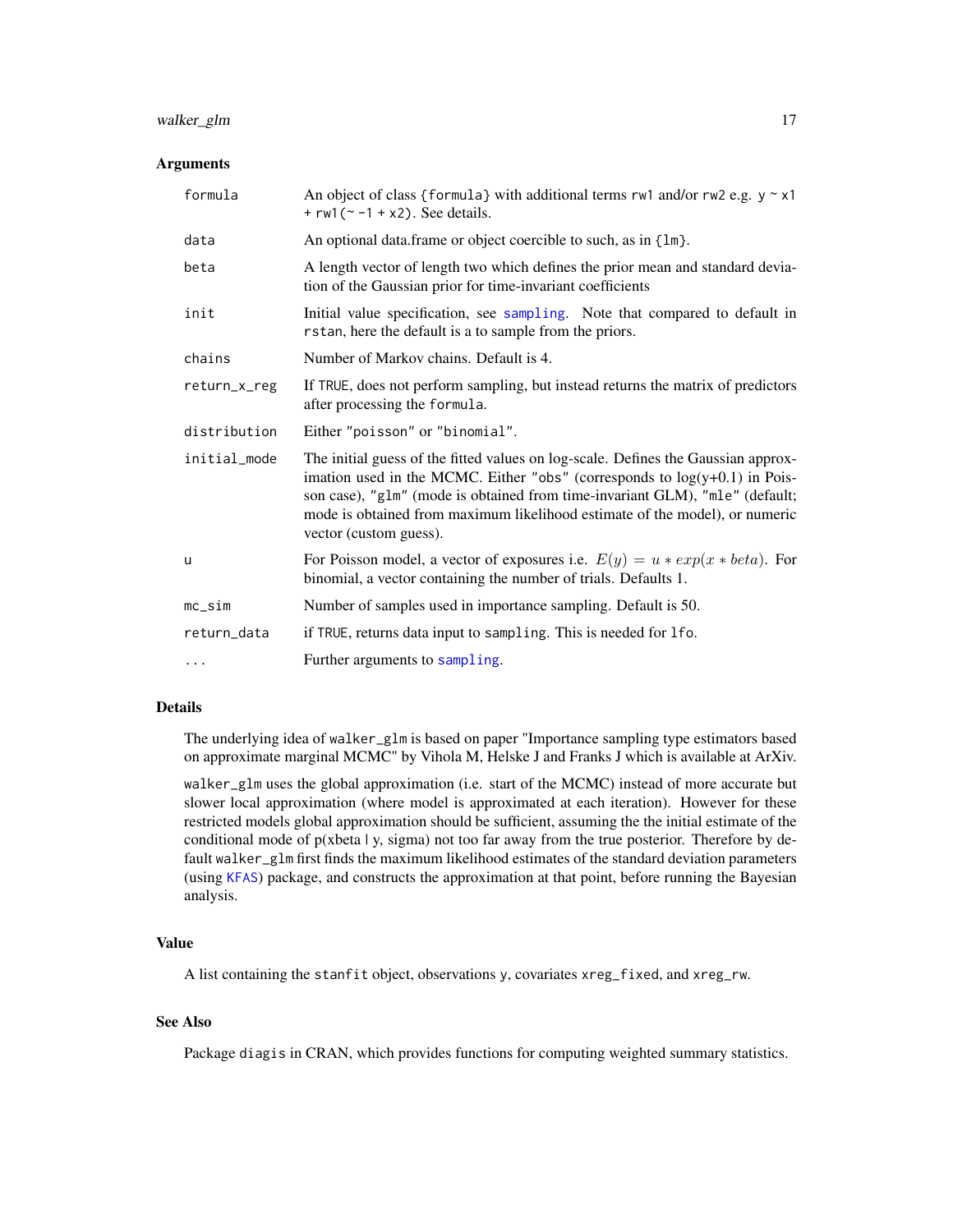#### Examples

```
set.seed(1)
n < -25x \leq -rnorm(n, 1, 1)beta \leq cumsum(c(1, rnorm(n - 1, sd = 0.1)))
level <-1u \le - sample(1:10, size = n, replace = TRUE)
y \le - rpois(n, u * exp(level + beta * x))ts.plot(y)
# note very small number of iterations for the CRAN checks!
out \le walker_glm(y \sim -1 + rw1(\sim x, beta = c(0, 10),
 sigma = c(2, 10), distribution = "poisson",
  iter = 200, chains = 1, refresh = 0)
print(out$stanfit, pars = "sigma_rw1") ## approximate results
if (require("diagis")) {
  weighted_mean(extract(out$stanfit, pars = "sigma_rw1")$sigma_rw1,
    extract(out$stanfit, pars = "weights")$weights)
}
plot_coefs(out)
pp_check(out)
## Not run:
data("discoveries", package = "datasets")
out <- walker_glm(discoveries ~ -1 +
 rw2(\sim 1, beta = c(0, 10), sigma = c(2, 10), nu = c(0, 2)),
  distribution = "poisson", iter = 2000, chains = 1, refresh = 0)
plot_fit(out)
# Dummy covariate example
fit \le walker_glm(VanKilled \sim -1 +
  rw1(~ law, beta = c(0, 1), sigma = c(2, 10)), dist = "poisson",
  data = as.data.frame(Seatbelts), chains = 1, refresh = 0)
# compute effect * law
d \leq coef(fit, transform = function(x) {
 x[, 2, 1:170] < -0x
})
require("ggplot2")
d %>% ggplot(aes(time, mean)) +
  geom_ribbon(aes(ymin = `2.5%`, ymax = `97.5%`), fill = "grey90") +
  geom\_line() + face\_wrap(\sim beta, scales = "free") + theme_bw()## End(Not run)
```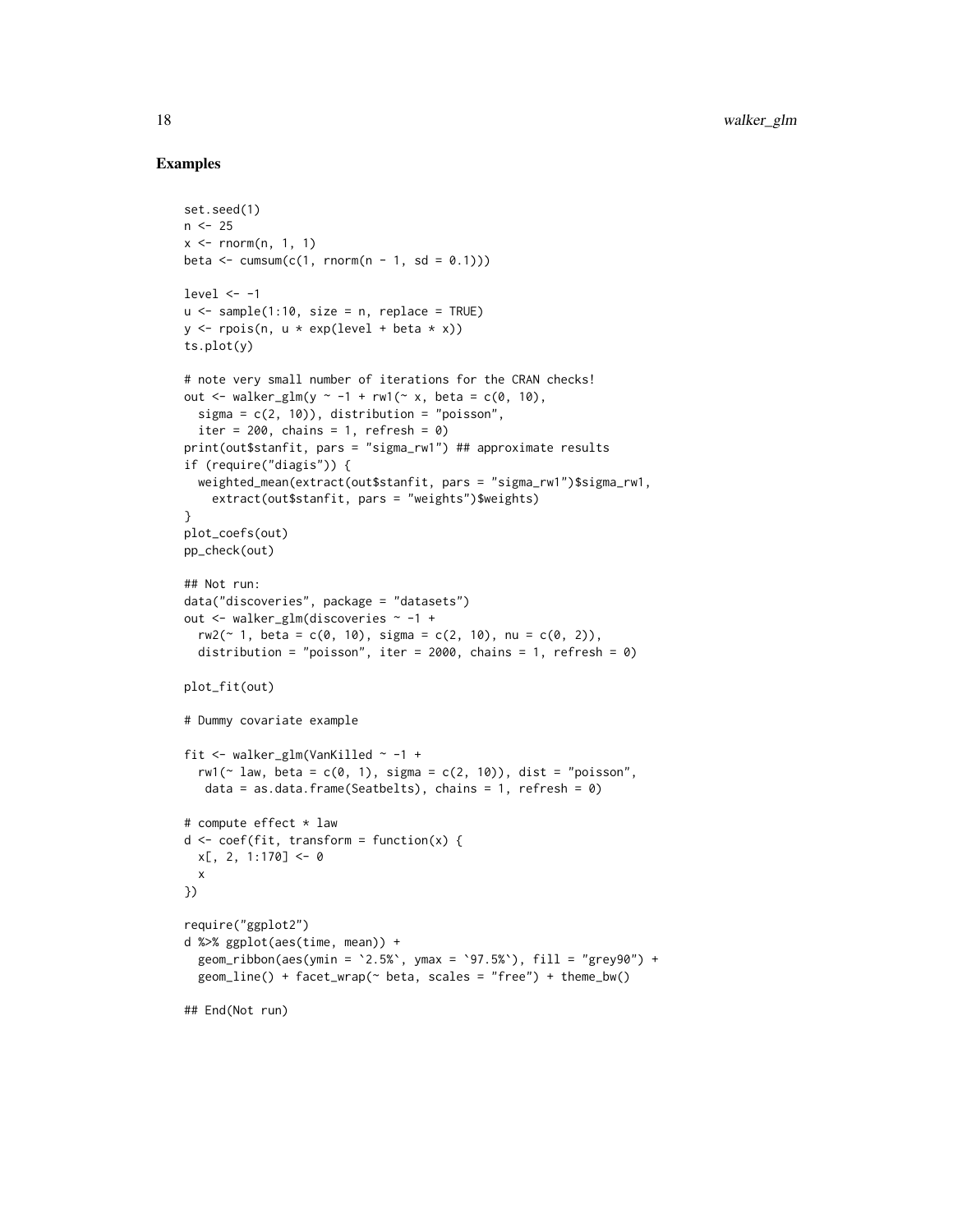<span id="page-18-0"></span>

# Description

This function is the first iteration of the function walker, which supports only time-varying model where all coefficients ~ rw1. This is kept as part of the package in order to compare "naive" and state space versions of the model in the vignette, but there is little reason to use it for other purposes.

# Usage

```
walker_rw1(
  formula,
  data,
  beta,
  sigma,
  init,
  chains,
  naive = FALSE,return_x_reg = FALSE,
  ...
\mathcal{L}
```

| formula | An object of class formula. See lm for details.                                                                                                                                                                                                                                                                                                                                                                                                                                                                                                    |
|---------|----------------------------------------------------------------------------------------------------------------------------------------------------------------------------------------------------------------------------------------------------------------------------------------------------------------------------------------------------------------------------------------------------------------------------------------------------------------------------------------------------------------------------------------------------|
| data    | An optional data frame or object coercible to such, as in $\text{Im}$ .                                                                                                                                                                                                                                                                                                                                                                                                                                                                            |
| beta    | A matrix with k rows and 2 columns, where first columns defines the prior means<br>of the Gaussian priors of the corresponding $k$ regression coefficients, and the<br>second column defines the the standard deviations of those prior distributions.                                                                                                                                                                                                                                                                                             |
| sigma   | A matrix with $k + 1$ rows and two colums with similar structure as beta, with<br>first row corresponding to the prior of the standard deviation of the observation<br>level noise, and rest of the rows define the priors for the standard deviations of<br>random walk noise terms. The prior distributions for all sigmas are Gaussians<br>truncated to positive real axis. For non-Gaussian models, this should contain<br>only k rows. For second order random walk model, these priors correspond to<br>the slope level standard deviations. |
| init    | Initial value specification, see sampling.                                                                                                                                                                                                                                                                                                                                                                                                                                                                                                         |
| chains  | Number of Markov chains. Default is 4.                                                                                                                                                                                                                                                                                                                                                                                                                                                                                                             |
| naive   | Only used for walker function. If TRUE, use "standard" approach which sam-<br>ples the joint posterior $p(beta, sigma y)$ . If FALSE (the default), use marginal-<br>isation approach where we sample the marginal posterior $p(signa y)$ and gen-<br>erate the samples of $p(beta sigma, y)$ using state space modelling techniques<br>(namely simulation smoother by Durbin and Koopman (2002)). Both methods                                                                                                                                    |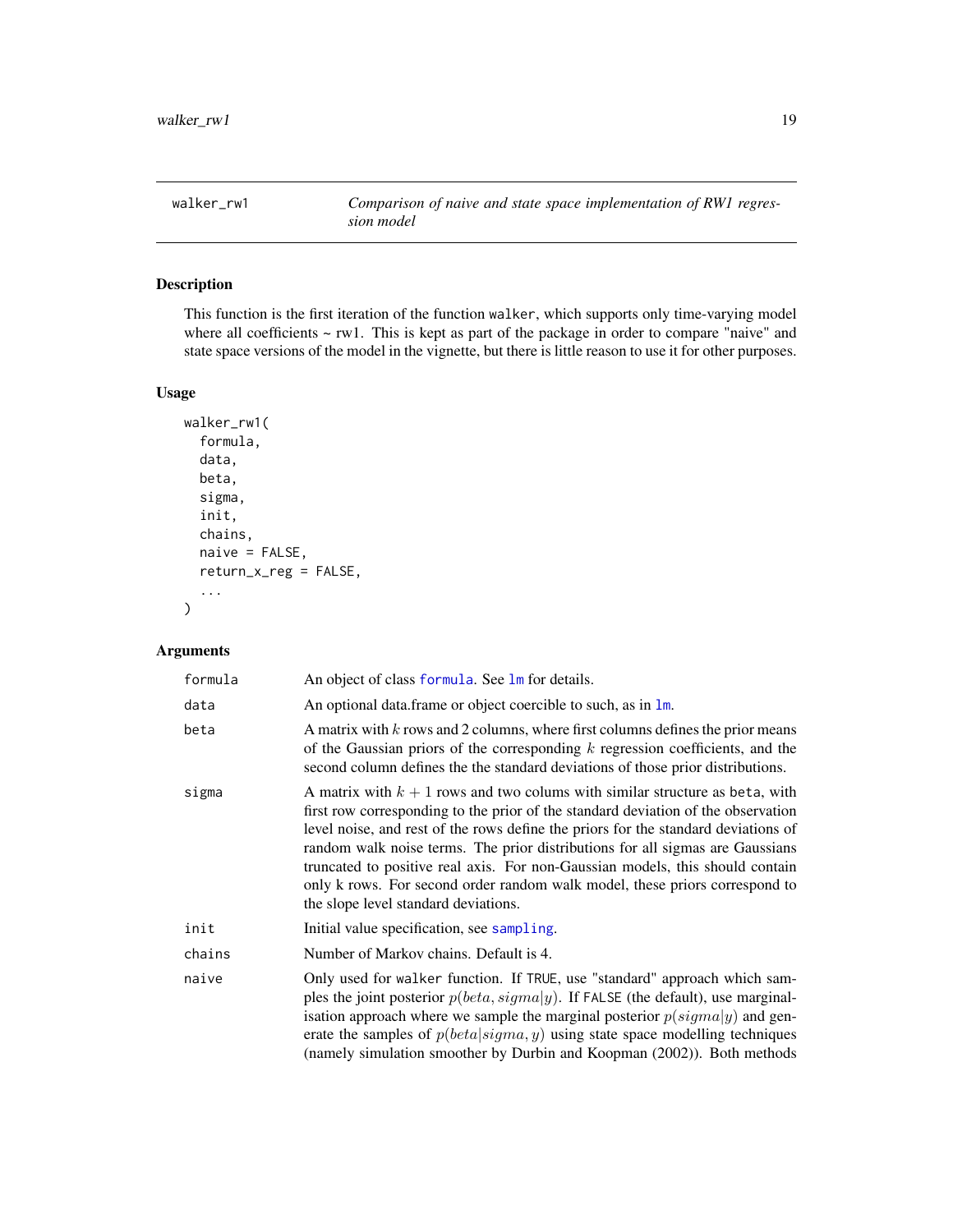<span id="page-19-0"></span>

|                         | give asymptotically identical results, but the latter approach is computationally<br>much more efficient.         |
|-------------------------|-------------------------------------------------------------------------------------------------------------------|
| return_x_reg            | If TRUE, does not perform sampling, but instead returns the matrix of predictors<br>after processing the formula. |
| $\cdot$ $\cdot$ $\cdot$ | Additional arguments to sampling.                                                                                 |

#### Examples

```
## Not run:
## Comparing the approaches, note that with such a small data
## the differences aren't huge, but try same with n = 500 and/or more terms...
set.seed(123)
n <- 100
beta1 <- cumsum(c(0.5, rnorm(n - 1, 0, sd = 0.05)))
beta2 \le -\text{cumsum}(c(-1, \text{norm}(n - 1, 0, sd = 0.15)))x1 \leq -rnorm(n, 1)x2 \le -0.25 \times \cos(1:n)ts.plot(cbind(beta1 * x1, beta2 *x2), col = 1:2)
u <- cumsum(rnorm(n))
y \le - rnorm(n, u + beta1 * x1 + beta2 * x2)
ts.plot(y)
lines(u + beta1 * x1 + beta2 * x2, col = 2)
kalman_walker <- walker_rw1(y \sim -1 +
  rw1( \times x1 + x2, beta = c(0, 2), sigma = c(0, 2)),
  signa_y = c(0, 2), iter = 2000, chains = 1)
print(kalman_walker$stanfit, pars = c("sigma_y", "sigma_rw1"))
betas <- extract(kalman_walker$stanfit, "beta")[[1]]
ts.plot(cbind(u, beta1, beta2, apply(betas, 2, colMeans)),
  col = 1:3, lty = rep(2:1, each = 3)sum(get_elapsed_time(kalman_walker$stanfit))
naive_walker <- walker_rw1(y ~ x1 + x2, iter = 2000, chains = 1,
  beta = cbind(0, rep(2, 3)), sigma = cbind(0, rep(2, 4)),
  naive = TRUE)
print(naive_walker$stanfit, pars = c("sigma_y", "sigma_b"))
sum(get_elapsed_time(naive_walker$stanfit))
## Larger problem, this takes some time with naive approach
set.seed(123)
n <- 500
beta1 <- cumsum(c(1.5, rnorm(n - 1, 0, sd = (0.05)))
beta2 \le -\text{cumsum}(c(-1, \text{norm}(n - 1, 0, \text{sd} = 0.5)))beta3 <- cumsum(c(-1.5, rnorm(n - 1, 0, sd = 0.15)))
beta4 <-2x1 \leq -rnorm(n, 1)
```

```
x2 \le -0.25 * cos(1:n)x3 \le runif(n, 1, 3)
```

```
ts.plot(cbind(beta1 * x1, beta2 * x2, beta3 * x3), col = 1:3)
a <- cumsum(rnorm(n))
signal \leq - a + beta1 * x1 + beta2 * x2 + beta3 * x3
y <- rnorm(n, signal)
ts.plot(y)
```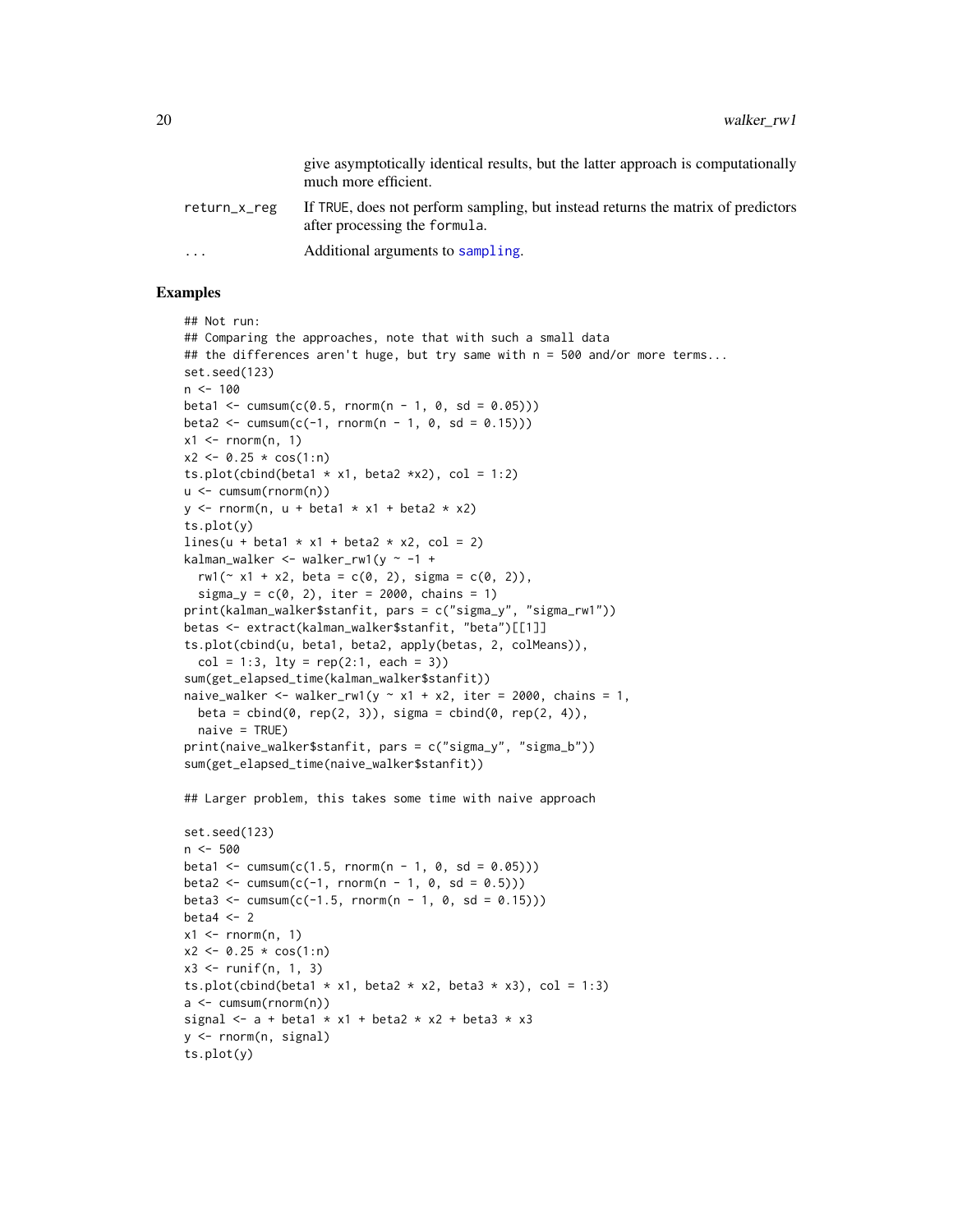# walker\_rw1 21

```
lines(signal, col = 2)kalman_walker <- walker_rw1(y ~ x1 + x2 + x3, iter = 2000, chains = 1,
 beta = cbind(\emptyset, rep(2, 4)), sigma = cbind(\emptyset, rep(2, 5)))print(kalman_walker$stanfit, pars = c("sigma_y", "sigma_b"))
betas <- extract(kalman_walker$stanfit, "beta")[[1]]
ts.plot(cbind(u, beta1, beta2, beta3, apply(betas, 2, colMeans)),
  col = 1:4, lty = rep(2:1, each = 4)sum(get_elapsed_time(kalman_walker$stanfit))
# need to increase adapt_delta in order to get rid of divergences
# and max_treedepth to get rid of related warnings
# and still we end up with low BFMI warning after hours of computation
naive_walker <- walker_rw1(y \sim x1 + x2 + x3, iter = 2000, chains = 1,
  beta = cbind(0, rep(2, 4)), sigma = cbind(0, rep(2, 5)),
  naive = TRUE, control = list(adapt_delta = 0.9, max_treedepth = 15))
print(naive_walker$stanfit, pars = c("sigma_y", "sigma_b"))
sum(get_elapsed_time(naive_walker$stanfit))
```
## End(Not run)